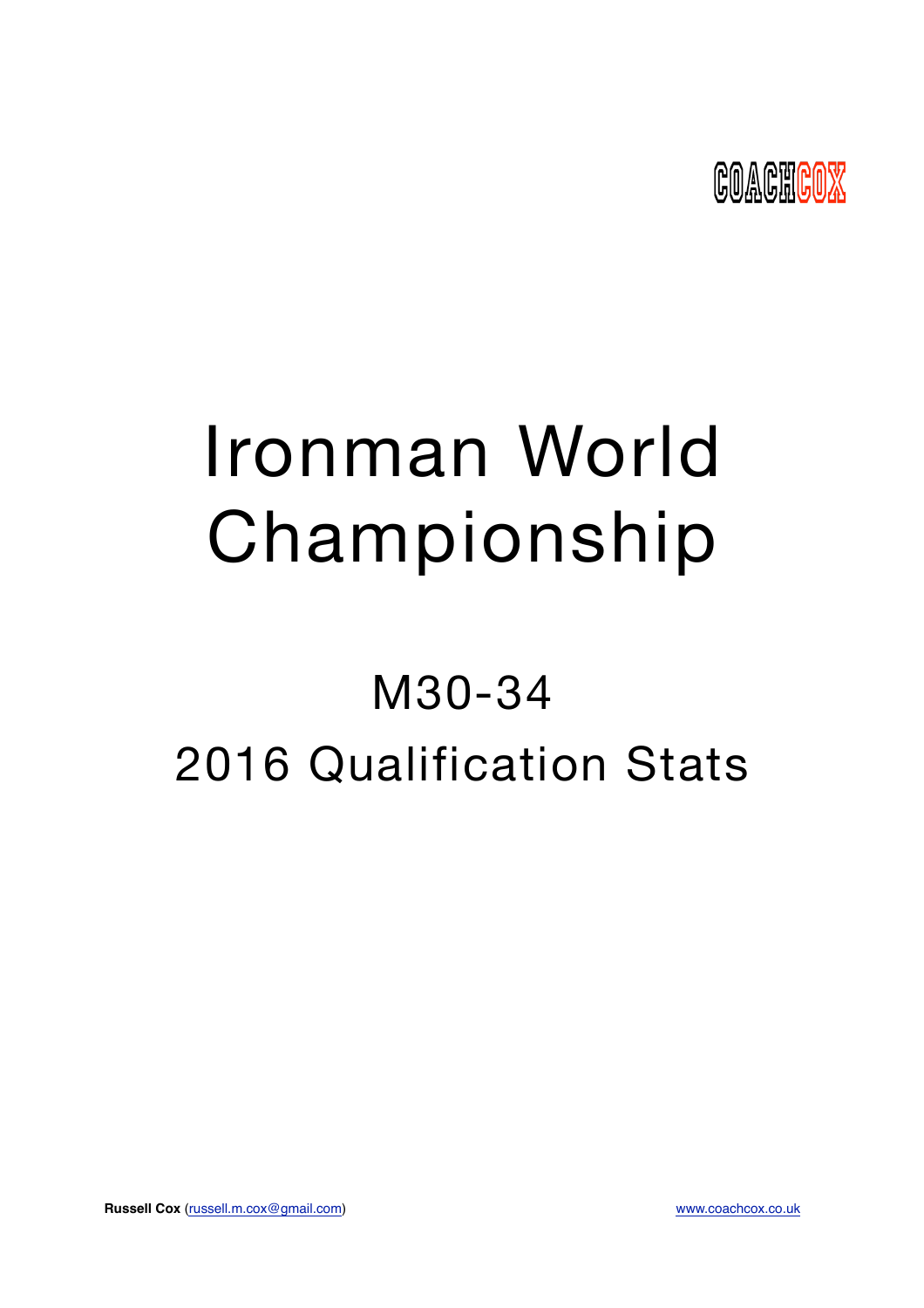

## **Qualifying Time**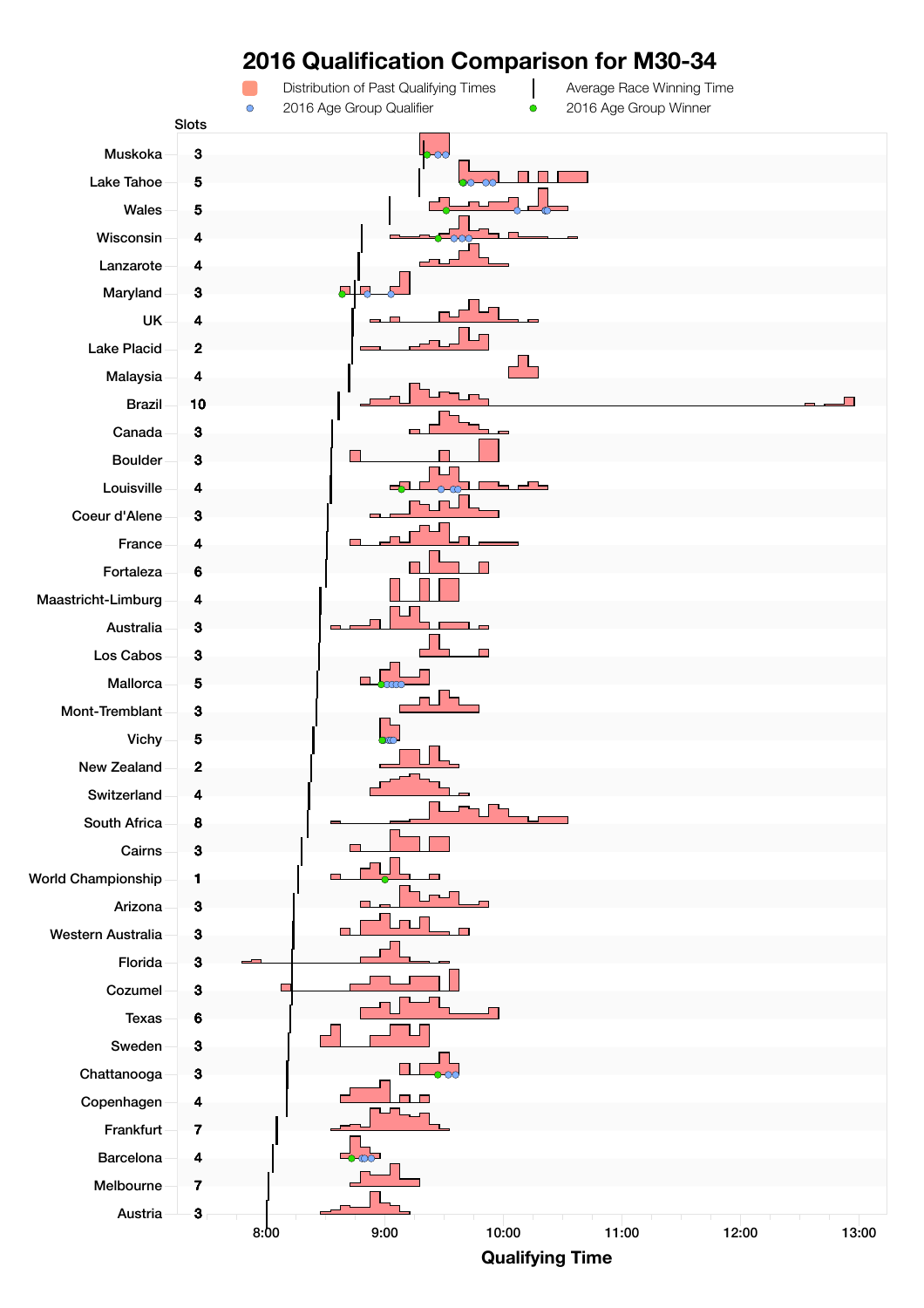## M30-34 Past Qualifying Times

## **Ironman Vichy (5 Kona Slots)**

| Year    | <b>Male Winning Time</b> | <b>Age Group Winning Time</b> | 5th Place Age Group Time |
|---------|--------------------------|-------------------------------|--------------------------|
| 2015    | 8:23:49                  | 8:58:38                       | 9:04:16                  |
| Average | 8:23:49                  | 8:58:38                       | 9:04:16                  |

#### **Ironman Muskoka (3 Kona Slots)**

| Year    | <b>Male Winning Time</b> | <b>Age Group Winning Time</b> | 3rd Place Age Group Time |
|---------|--------------------------|-------------------------------|--------------------------|
| 2015    | 9:19:28                  | 9:21:19                       | 9:30:44                  |
| Average | 9:19:28                  | 9:21:19                       | 9:30:44                  |

#### **Ironman Wisconsin (4 Kona Slots)**

| Year    | <b>Male Winning Time</b> | <b>Age Group Winning Time</b> | 4th Place Age Group Time |
|---------|--------------------------|-------------------------------|--------------------------|
| 2003    | 8:55:26                  | 9:32:03                       | 10:02:36                 |
| 2004    | 8:52:33                  | 9:19:17                       | 9:53:56                  |
| 2005    | 9:01:34                  | 10:07:56                      | 10:35:09                 |
| 2006    | 9:07:24                  | 9:41:56                       | 10:05:11                 |
| 2007    | 8:52:49                  | 9:41:04                       | 9:51:35                  |
| 2008    | 8:43:29                  | 9:06:56                       | 9:39:13                  |
| 2009    | 8:45:19                  | 9:12:27                       | 9:37:36                  |
| 2010    | 8:38:32                  | 9:16:43                       | 9:41:40                  |
| 2011    | 8:45:18                  | 9:40:26                       | 10:06:59                 |
| 2012    | 8:32:51                  | 9:21:09                       | 9:42:57                  |
| 2013    | 8:40:15                  | 9:04:31                       | 9:44:30                  |
| 2014    | 8:31:20                  | 9:32:22                       | 9:49:54                  |
| 2015    | 8:59:59                  | 9:26:57                       | 9:42:28                  |
| Average | 8:48:13                  | 9:27:59                       | 9:53:21                  |

## **Ironman Wales (5 Kona Slots)**

| Year    | <b>Male Winning Time</b> | <b>Age Group Winning Time</b> | 5th Place Age Group Time |
|---------|--------------------------|-------------------------------|--------------------------|
| 2011    | 9:04:20                  | 9:28:57                       | 9:52:50                  |
| 2012    | 8:52:43                  | 9:24:26                       | 9:43:55                  |
| 2013    | 9:09:10                  | 9:43:16                       | 10:31:11                 |
| 2014    | 9:07:28                  | 9:59:34                       | 10:26:07                 |
| 2015    | 8:57:33                  | 9:31:01                       | 10:22:09                 |
| Average | 9:02:14                  | 9:37:26                       | 10:11:14                 |

#### **Ironman Lake Tahoe (5 Kona Slots)**

| Year    | <b>Male Winning Time</b> | <b>Age Group Winning Time</b> | 5th Place Age Group Time |
|---------|--------------------------|-------------------------------|--------------------------|
| 2013    | 8:55:14                  | 10:09:06                      | 10:42:28                 |
| 2015    | 9:39:23                  | 9:39:23                       | 9:54:33                  |
| Average | 9:17:18                  | 9:54:14                       | 10:18:30                 |

#### **Ironman Mallorca (5 Kona Slots)**

| Year    | <b>Male Winning Time</b> | <b>Age Group Winning Time</b> | 5th Place Age Group Time |
|---------|--------------------------|-------------------------------|--------------------------|
| 2014    | 8:34:02                  | 8:51:13                       | 9:22:18                  |
| 2015    | 8:17:22                  | 8:58:06                       | 9:08:16                  |
| Average | 8:25:42                  | 8:54:39                       | 9:15:17                  |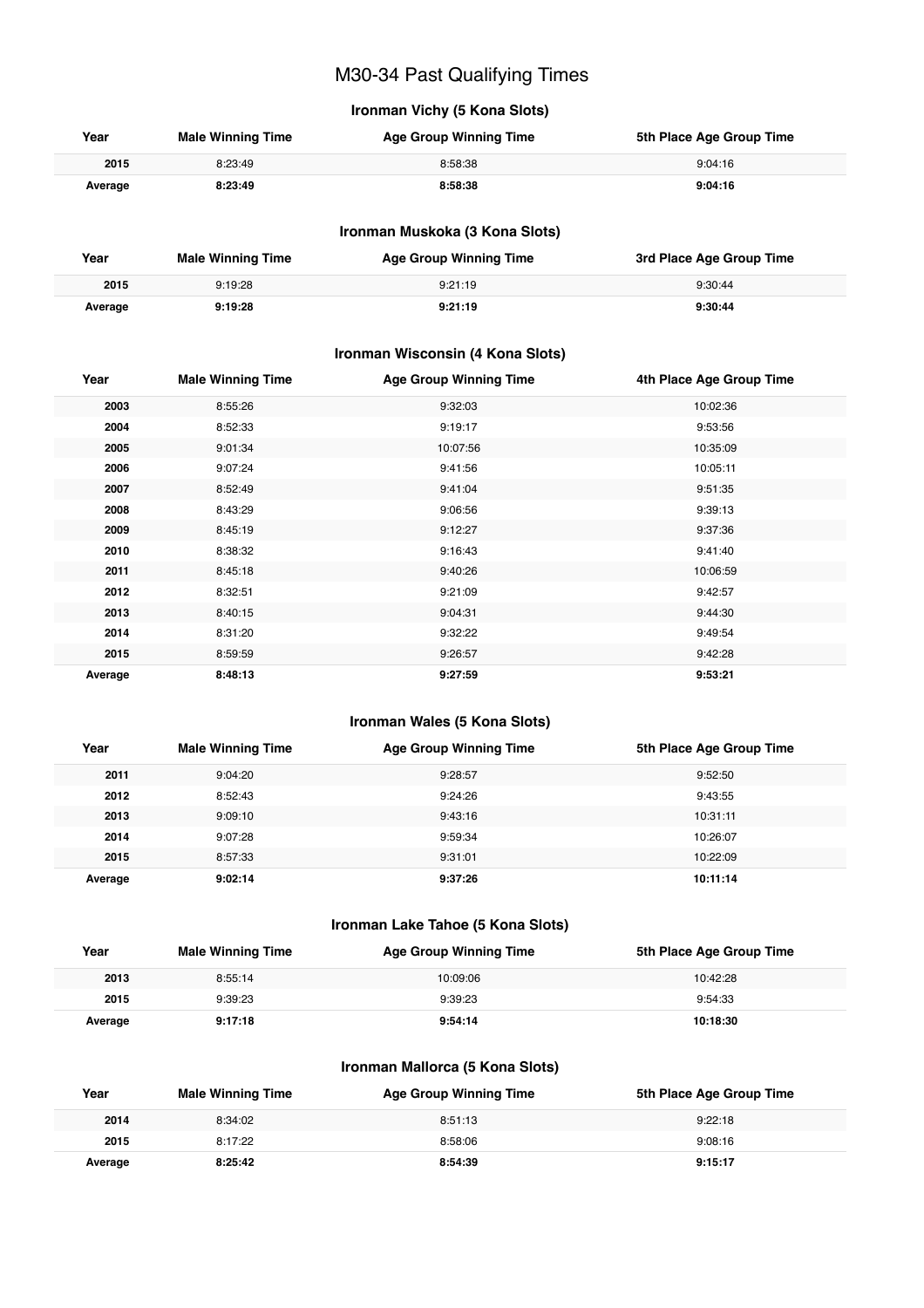#### **Ironman Chattanooga (3 Kona Slots)**

| Year    | <b>Male Winning Time</b> | <b>Age Group Winning Time</b> | 3rd Place Age Group Time |
|---------|--------------------------|-------------------------------|--------------------------|
| 2014    | 8:12:32                  | 9:09:08                       | 9:30:23                  |
| 2015    | 8:08:32                  | 9:26:45                       | 9:35:45                  |
| Average | 8:10:32                  | 9:17:56                       | 9:33:04                  |

## **Ironman Barcelona (4 Kona Slots)**

| Year    | <b>Male Winning Time</b> | <b>Age Group Winning Time</b> | 4th Place Age Group Time |
|---------|--------------------------|-------------------------------|--------------------------|
| 2014    | 8:04:13                  | 8:39:06                       | 8:44:15                  |
| 2015    | 8:02:20                  | 8:43:08                       | 8:53:06                  |
| Average | 8:03:16                  | 8:41:07                       | 8:48:40                  |

## **Ironman World Championship (1 Kona Slots)**

| Year    | <b>Male Winning Time</b> | <b>Age Group Winning Time</b> |
|---------|--------------------------|-------------------------------|
| 2003    | 8:59:36                  | 9:04:47                       |
| 2004    | 8:33:29                  | 9:24:51                       |
| 2005    | 8:14:17                  | 8:51:18                       |
| 2006    | 8:11:56                  | 8:57:10                       |
| 2007    | 8:15:34                  | 9:05:06                       |
| 2008    | 8:17:45                  | 8:52:36                       |
| 2009    | 8:20:21                  | 9:04:03                       |
| 2010    | 8:10:37                  | 8:54:13                       |
| 2011    | 8:03:56                  | 8:48:44                       |
| 2012    | 8:18:37                  | 9:09:02                       |
| 2013    | 8:12:29                  | 8:37:26                       |
| 2014    | 8:14:18                  | 9:03:37                       |
| 2015    | 8:14:40                  | 9:00:02                       |
| Average | 8:19:02                  | 8:59:27                       |

## **Ironman Louisville (4 Kona Slots)**

| Year    | <b>Male Winning Time</b> | <b>Age Group Winning Time</b> | 4th Place Age Group Time |
|---------|--------------------------|-------------------------------|--------------------------|
| 2007    | 8:38:39                  | 9:42:15                       | 9:55:49                  |
| 2008    | 8:33:58                  | 10:09:31                      | 10:20:04                 |
| 2010    | 8:29:59                  | 9:11:15                       | 10:01:56                 |
| 2011    | 8:27:36                  | 9:21:43                       | 9:38:38                  |
| 2012    | 8:42:44                  | 9:29:19                       | 9:33:24                  |
| 2013    | 8:21:34                  | 9:26:46                       | 9:34:19                  |
| 2014    | 8:24:44                  | 9:03:43                       | 9:26:50                  |
| 2015    | 8:48:53                  | 9:08:23                       | 9:36:55                  |
| Average | 8:33:30                  | 9:26:36                       | 9:45:59                  |

## **Ironman Maryland (3 Kona Slots)**

| Year    | <b>Male Winning Time</b> | <b>Age Group Winning Time</b> | 3rd Place Age Group Time |
|---------|--------------------------|-------------------------------|--------------------------|
| 2014    | 8:51:19                  | 9:07:45                       | 9:12:16                  |
| 2015    | 8:38:21                  | 8:38:21                       | 9:03:05                  |
| Average | 8:44:50                  | 8:53:03                       | 9:07:40                  |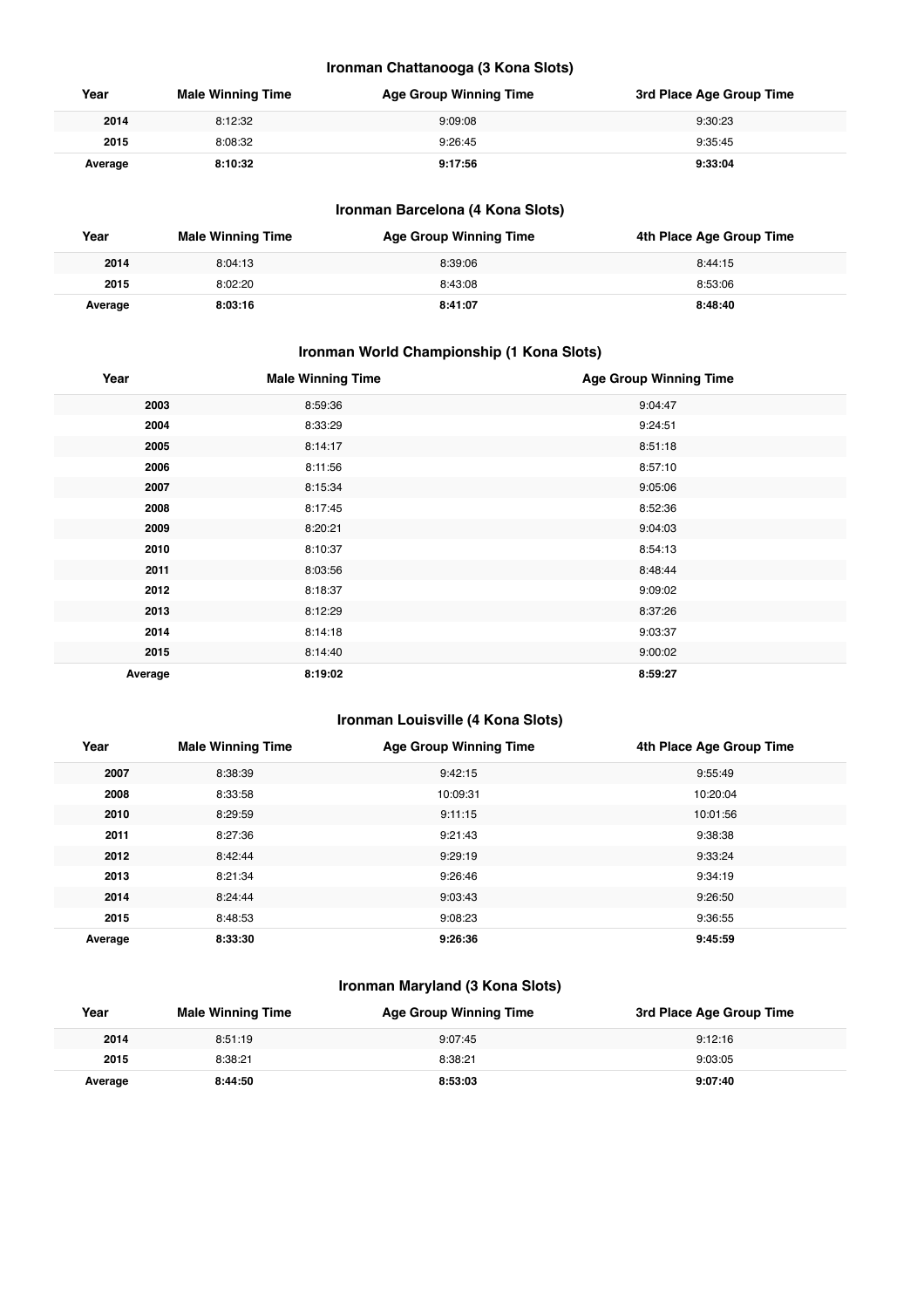#### **Ironman Los Cabos (3 Kona Slots)**

| Year    | <b>Male Winning Time</b> | <b>Age Group Winning Time</b> | 3rd Place Age Group Time |
|---------|--------------------------|-------------------------------|--------------------------|
| 2013    | 8:26:48                  | 9:24:48                       | 9:52:09                  |
| 2014    | 8:26:15                  | 9:21:47                       | 9:25:13                  |
| Average | 8:26:31                  | 9:23:17                       | 9:38:41                  |

## **Ironman Florida (3 Kona Slots)**

| Year    | <b>Male Winning Time</b> | <b>Age Group Winning Time</b> | 3rd Place Age Group Time |
|---------|--------------------------|-------------------------------|--------------------------|
| 2004    | 8:31:07                  | 9:02:28                       | 9:10:46                  |
| 2005    | 8:28:26                  | 9:05:31                       | 9:19:58                  |
| 2006    | 8:22:44                  | 8:54:13                       | 9:15:13                  |
| 2007    | 8:21:29                  | 8:49:53                       | 9:00:25                  |
| 2008    | 8:07:59                  | 9:01:27                       | 9:12:26                  |
| 2009    | 8:24:29                  | 8:49:15                       | 9:05:45                  |
| 2010    | 8:15:59                  | 8:58:49                       | 9:06:43                  |
| 2011    | 7:59:42                  | 8:57:09                       | 9:31:54                  |
| 2012    | 8:06:17                  | 9:04:43                       | 9:05:16                  |
| 2013    | 7:53:12                  | 8:57:36                       | 9:05:43                  |
| 2014    | 7:33:47                  | 7:52:19                       | 7:55:40                  |
| Average | 8:11:22                  | 8:52:07                       | 9:04:31                  |

## **Ironman Fortaleza (6 Kona Slots)**

| Year    | <b>Male Winning Time</b> | <b>Age Group Winning Time</b> | 6th Place Age Group Time |
|---------|--------------------------|-------------------------------|--------------------------|
| 2014    | 8:30:15                  | 9:14:07                       | 9:47:37                  |
| Average | 8:30:15                  | 9:14:07                       | 9:47:37                  |

#### **Ironman Malaysia (4 Kona Slots)**

| Year    | <b>Male Winning Time</b> | <b>Age Group Winning Time</b> | 4th Place Age Group Time |
|---------|--------------------------|-------------------------------|--------------------------|
| 2014    | 8:41:53                  | 10:06:23                      | 10:14:54                 |
| Average | 8:41:53                  | 10:06:23                      | 10:14:54                 |

#### **Ironman Arizona (3 Kona Slots)**

| Year    | <b>Male Winning Time</b> | <b>Age Group Winning Time</b> | 3rd Place Age Group Time |
|---------|--------------------------|-------------------------------|--------------------------|
| 2005    | 8:25:42                  | 9:28:16                       | 9:32:34                  |
| 2006    | 8:20:56                  | 9:30:27                       | 9:43:06                  |
| 2007    | 8:21:14                  | 9:40:47                       | 9:50:13                  |
| 2008    | 8:14:16                  | 9:08:21                       | 9:12:45                  |
| 2009    | 8:14:16                  | 9:08:21                       | 9:12:45                  |
| 2010    | 8:13:35                  | 8:50:25                       | 9:12:07                  |
| 2011    | 8:07:16                  | 8:58:13                       | 9:19:06                  |
| 2012    | 8:03:13                  | 9:08:50                       | 9:17:30                  |
| 2013    | 8:02:00                  | 9:10:35                       | 9:23:49                  |
| 2014    | 7:55:48                  | 9:27:02                       | 9:37:04                  |
| Average | 8:11:49                  | 9:15:07                       | 9:26:05                  |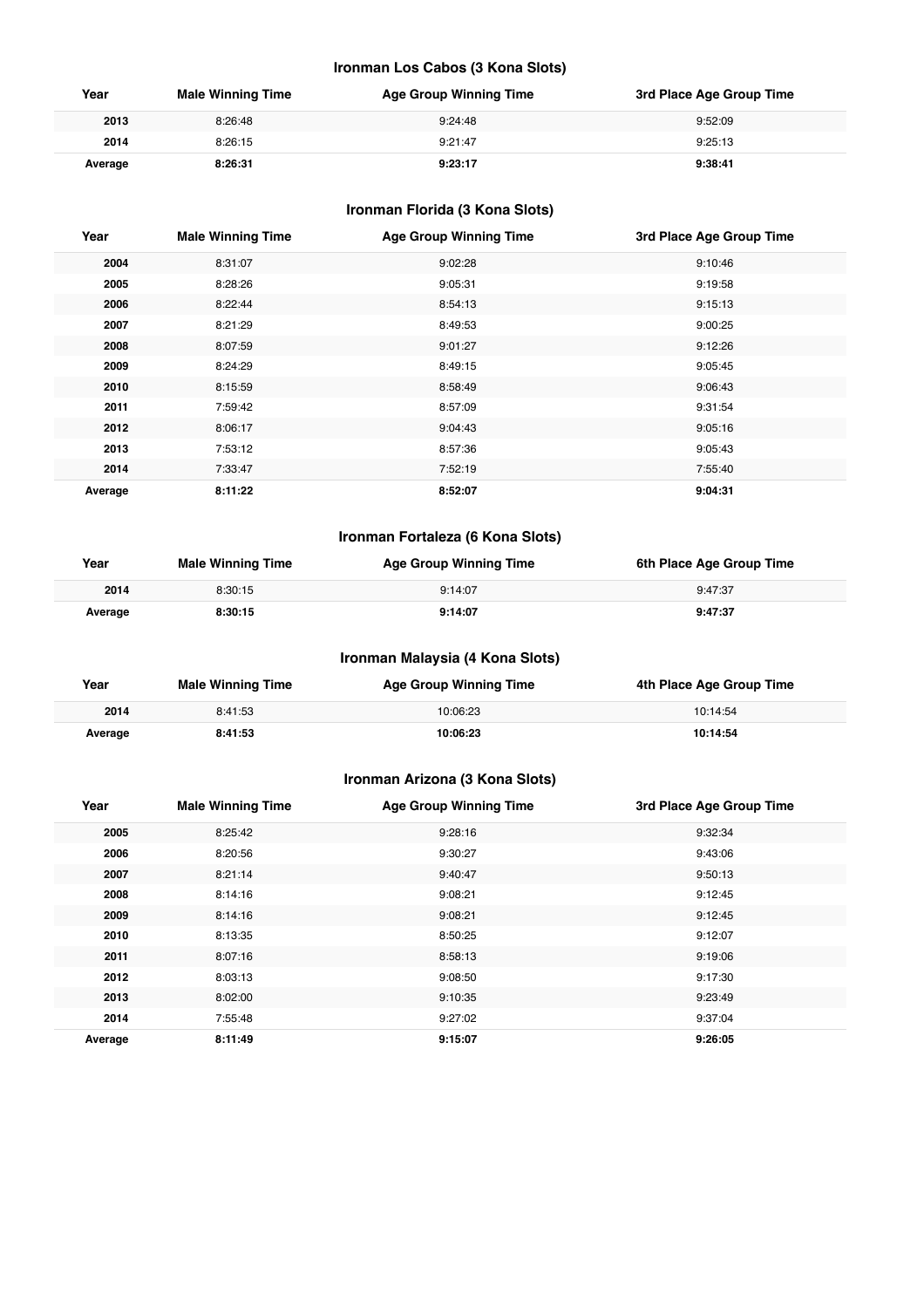#### **Ironman Cozumel (3 Kona Slots)**

| Year    | <b>Male Winning Time</b> | <b>Age Group Winning Time</b> | 3rd Place Age Group Time |
|---------|--------------------------|-------------------------------|--------------------------|
| 2009    | 8:18:40                  | 9:02:34                       | 9:37:05                  |
| 2010    | 8:12:20                  | 8:12:24                       | 9:19:59                  |
| 2011    | 8:23:52                  | 8:56:38                       | 9:23:51                  |
| 2012    | 8:15:07                  | 9:01:46                       | 9:12:34                  |
| 2013    | 7:55:23                  | 8:44:08                       | 8:56:43                  |
| 2014    | 8:12:16                  | 9:02:03                       | 9:34:33                  |
| Average | 8:12:56                  | 8:49:55                       | 9:20:47                  |

## **Ironman Western Australia (3 Kona Slots)**

| 2004<br>8:16:00<br>9:21:24<br>9:01:11<br>2005<br>8:27:36<br>9:31:33<br>9:41:10<br>2006<br>8:08:57<br>9:12:55<br>9:25:48<br>2007<br>8:06:00<br>8:53:19<br>8:40:23<br>2008<br>8:07:06<br>8:58:25<br>9:09:53<br>2009<br>9:22:00<br>8:13:59<br>9:10:28<br>2010<br>8:14:01<br>8:59:49<br>8:55:47<br>2011<br>8:12:39<br>9:22:29<br>9:09:57<br>2012<br>9:06:18<br>8:29:06<br>8:48:29<br>2013<br>8:08:16<br>8:50:52<br>9:02:28<br>2014<br>8:05:58<br>8:47:30<br>8:54:36<br>8:13:36<br>9:00:40<br>9:12:39<br>Average | Year | <b>Male Winning Time</b> | <b>Age Group Winning Time</b> | 3rd Place Age Group Time |
|-------------------------------------------------------------------------------------------------------------------------------------------------------------------------------------------------------------------------------------------------------------------------------------------------------------------------------------------------------------------------------------------------------------------------------------------------------------------------------------------------------------|------|--------------------------|-------------------------------|--------------------------|
|                                                                                                                                                                                                                                                                                                                                                                                                                                                                                                             |      |                          |                               |                          |
|                                                                                                                                                                                                                                                                                                                                                                                                                                                                                                             |      |                          |                               |                          |
|                                                                                                                                                                                                                                                                                                                                                                                                                                                                                                             |      |                          |                               |                          |
|                                                                                                                                                                                                                                                                                                                                                                                                                                                                                                             |      |                          |                               |                          |
|                                                                                                                                                                                                                                                                                                                                                                                                                                                                                                             |      |                          |                               |                          |
|                                                                                                                                                                                                                                                                                                                                                                                                                                                                                                             |      |                          |                               |                          |
|                                                                                                                                                                                                                                                                                                                                                                                                                                                                                                             |      |                          |                               |                          |
|                                                                                                                                                                                                                                                                                                                                                                                                                                                                                                             |      |                          |                               |                          |
|                                                                                                                                                                                                                                                                                                                                                                                                                                                                                                             |      |                          |                               |                          |
|                                                                                                                                                                                                                                                                                                                                                                                                                                                                                                             |      |                          |                               |                          |
|                                                                                                                                                                                                                                                                                                                                                                                                                                                                                                             |      |                          |                               |                          |
|                                                                                                                                                                                                                                                                                                                                                                                                                                                                                                             |      |                          |                               |                          |

#### **Ironman New Zealand (2 Kona Slots)**

| Year    | <b>Male Winning Time</b> | <b>Age Group Winning Time</b> | 2nd Place Age Group Time |
|---------|--------------------------|-------------------------------|--------------------------|
| 2003    | 8:22:04                  | 9:13:37                       | 9:23:22                  |
| 2004    | 8:30:29                  | 9:25:25                       | 9:34:50                  |
| 2005    | 8:20:14                  | 9:29:25                       | 9:31:10                  |
| 2007    | 8:26:33                  | 9:11:35                       | 9:24:31                  |
| 2008    | 8:24:49                  | 9:07:52                       | 9:23:49                  |
| 2009    | 8:18:04                  | 9:17:10                       | 9:23:55                  |
| 2010    | 8:21:52                  | 9:06:56                       | 9:13:40                  |
| 2011    | 8:31:07                  | 8:58:14                       | 9:10:05                  |
| 2013    | 8:15:35                  | 9:21:57                       | 9:23:15                  |
| 2014    | 8:17:33                  | 9:15:01                       | 9:15:37                  |
| 2015    | 8:22:13                  | 9:08:24                       | 9:11:47                  |
| Average | 8:22:46                  | 9:14:08                       | 9:21:27                  |

## **Ironman Melbourne (7 Kona Slots)**

| Year    | <b>Male Winning Time</b> | <b>Age Group Winning Time</b> | 7th Place Age Group Time |
|---------|--------------------------|-------------------------------|--------------------------|
| 2012    | 7:57:44                  | 8:52:13                       | 9:15:14                  |
| 2014    | 8:01:02                  | 8:42:35                       | 9:06:23                  |
| 2015    | 8:04:29                  | 8:53:24                       | 9:06:35                  |
| Average | 8:01:05                  | 8:49:24                       | 9:09:24                  |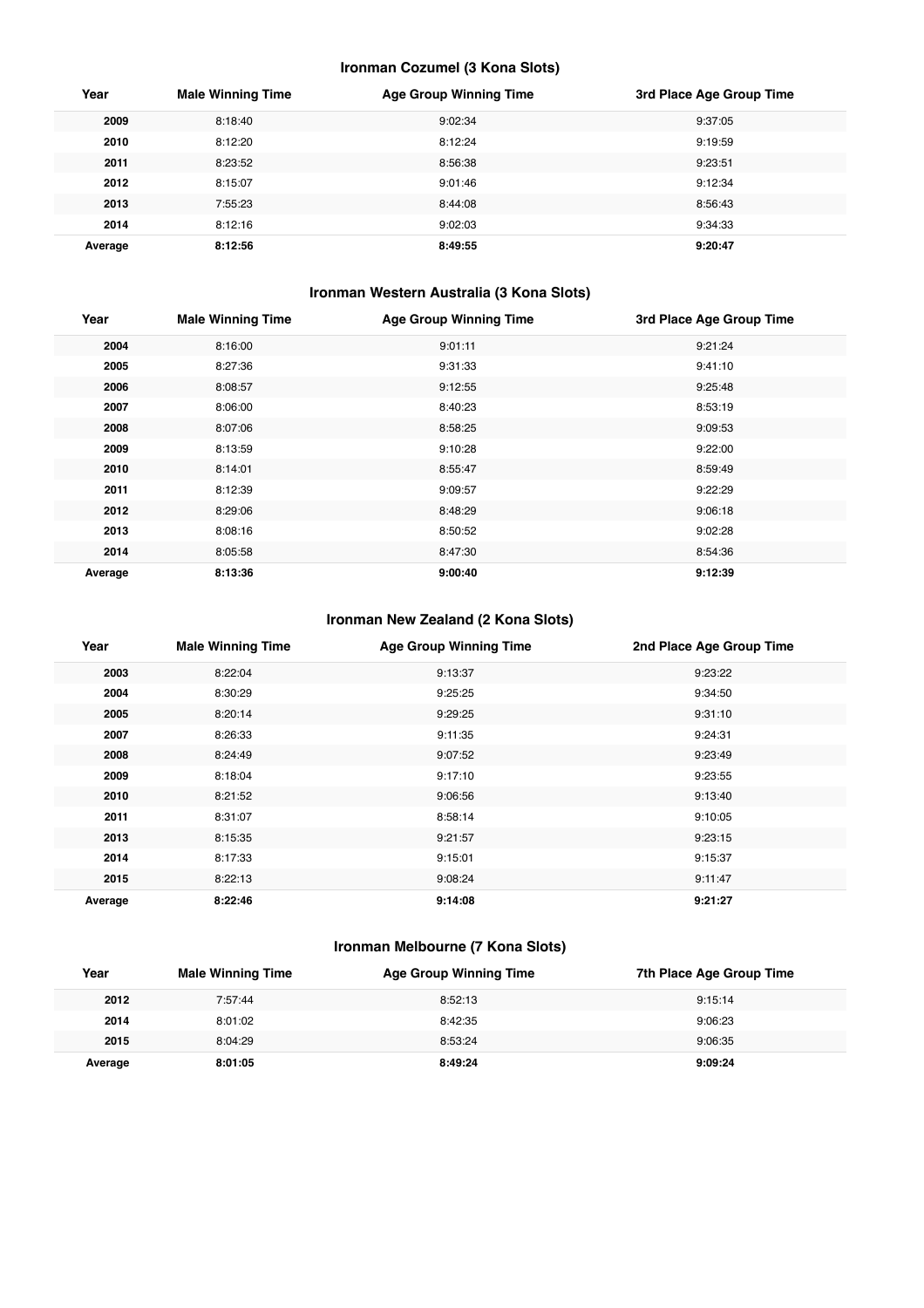## **Ironman South Africa (8 Kona Slots)**

| Year    | <b>Male Winning Time</b> | <b>Age Group Winning Time</b> | 8th Place Age Group Time |
|---------|--------------------------|-------------------------------|--------------------------|
| 2007    | 8:33:04                  | 9:36:37                       | 10:31:43                 |
| 2008    | 8:18:23                  | 9:18:07                       | 9:47:00                  |
| 2009    | 8:17:32                  | 9:25:44                       | 10:32:29                 |
| 2010    | 8:23:28                  | 9:11:18                       | 9:39:06                  |
| 2011    | 8:05:36                  | 9:22:35                       | 10:09:07                 |
| 2012    | 8:34:45                  | 9:32:41                       | 10:20:01                 |
| 2013    | 8:11:24                  | 8:34:35                       | 9:27:59                  |
| 2014    | 8:26:07                  | 9:23:17                       | 10:02:24                 |
| 2015    | 8:16:35                  | 9:27:55                       | 10:00:41                 |
| Average | 8:20:46                  | 9:19:12                       | 10:03:23                 |

## **Ironman Australia (3 Kona Slots)**

| Year    | <b>Male Winning Time</b> | <b>Age Group Winning Time</b> | 3rd Place Age Group Time |
|---------|--------------------------|-------------------------------|--------------------------|
| 2005    | 8:25:44                  | 9:02:39                       | 9:12:13                  |
| 2006    | 8:20:42                  | 9:04:19                       | 9:15:57                  |
| 2007    | 8:21:49                  | 9:06:22                       | 9:15:40                  |
| 2008    | 8:31:33                  | 9:09:02                       | 9:15:54                  |
| 2009    | 8:24:53                  | 8:47:33                       | 9:15:55                  |
| 2010    | 8:23:54                  | 8:32:52                       | 9:20:27                  |
| 2011    | 8:29:28                  | 9:08:45                       | 9:48:11                  |
| 2012    | 8:17:38                  | 9:04:24                       | 9:18:01                  |
| 2013    | 8:30:23                  | 9:12:31                       | 9:41:07                  |
| 2014    | 8:35:18                  | 8:43:01                       | 8:56:29                  |
| 2015    | 8:35:53                  | 9:28:08                       | 9:37:58                  |
| Average | 8:27:01                  | 9:01:46                       | 9:21:37                  |

## **Ironman Texas (6 Kona Slots)**

| Year    | <b>Male Winning Time</b> | <b>Age Group Winning Time</b> | 6th Place Age Group Time |
|---------|--------------------------|-------------------------------|--------------------------|
| 2011    | 8:08:20                  | 9:00:59                       | 9:54:08                  |
| 2012    | 8:10:44                  | 8:51:45                       | 9:27:17                  |
| 2013    | 8:25:06                  | 8:53:44                       | 9:46:00                  |
| 2014    | 8:09:37                  | 8:48:09                       | 9:26:22                  |
| 2015    | 8:07:03                  | 8:55:07                       | 9:37:22                  |
| Average | 8:12:10                  | 8:53:56                       | 9:38:13                  |

## **Ironman Lanzarote (4 Kona Slots)**

| Year    | <b>Male Winning Time</b> | <b>Age Group Winning Time</b> | 4th Place Age Group Time |
|---------|--------------------------|-------------------------------|--------------------------|
| 2008    | 8:59:37                  | 9:43:04                       | 9:50:38                  |
| 2009    | 8:54:03                  | 9:32:42                       | 9:45:45                  |
| 2010    | 8:37:42                  | 9:21:30                       | 9:43:46                  |
| 2011    | 8:30:34                  | 9:22:54                       | 9:39:39                  |
| 2012    | 8:44:39                  | 9:20:56                       | 9:38:53                  |
| 2013    | 8:42:40                  | 9:25:05                       | 9:42:23                  |
| 2014    | 8:47:39                  | 9:40:28                       | 9:51:56                  |
| 2015    | 8:56:49                  | 9:43:44                       | 9:58:21                  |
| Average | 8:46:42                  | 9:31:17                       | 9:46:25                  |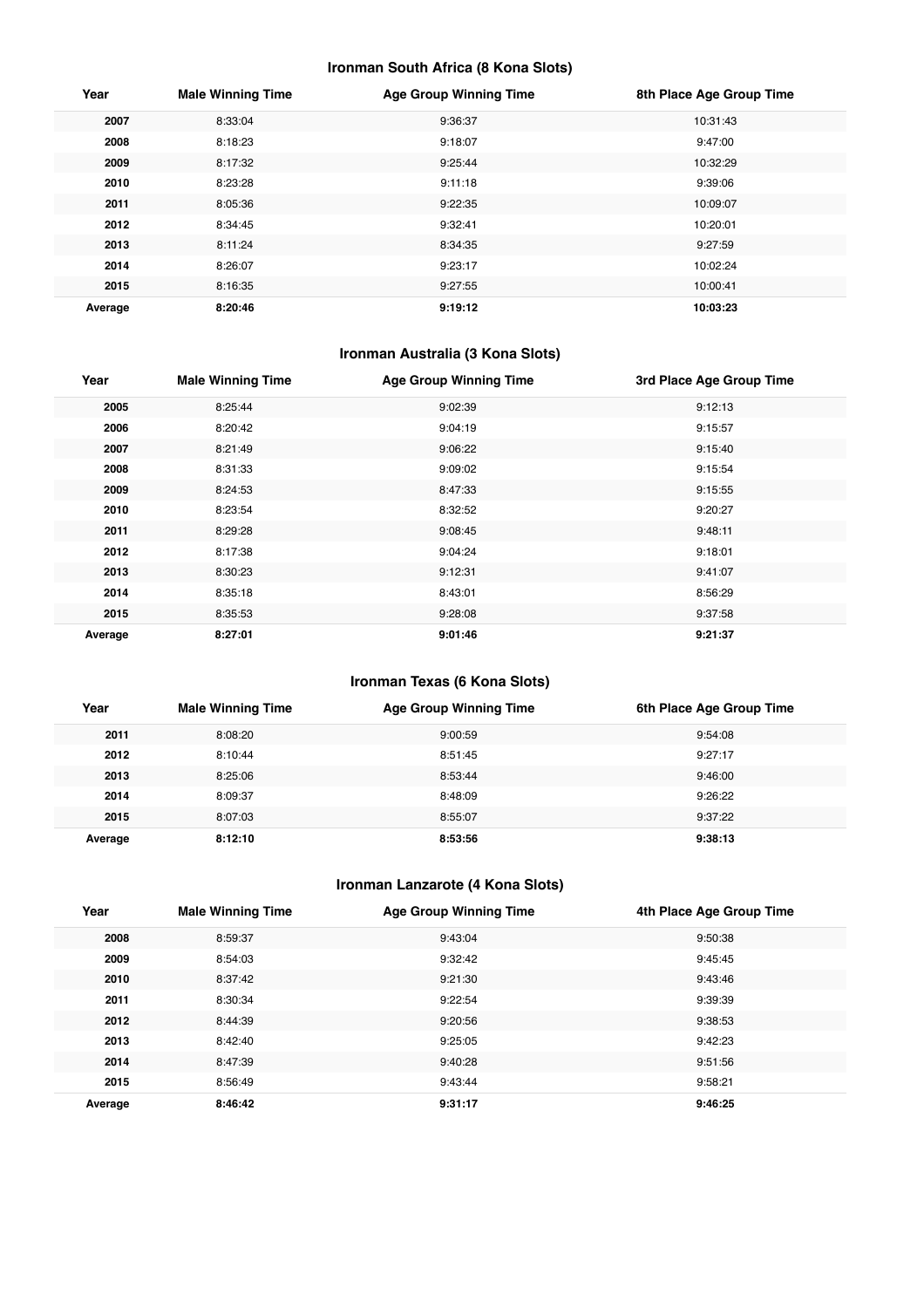## **Ironman Brazil (10 Kona Slots)**

| Year    | <b>Male Winning Time</b> | <b>Age Group Winning Time</b> | 10th Place Age Group Time |
|---------|--------------------------|-------------------------------|---------------------------|
| 2006    | 8:15:18                  | 9:13:08                       | 9:48:23                   |
| 2007    | 8:21:09                  | 9:20:58                       | 9:42:52                   |
| 2008    | 8:28:24                  | 9:30:39                       | 9:52:09                   |
| 2009    | 8:13:39                  | 9:19:23                       | 9:46:04                   |
| 2010    | 8:07:39                  | 9:03:55                       | 9:33:35                   |
| 2011    | 12:14:21                 | 12:33:43                      | 12:54:18                  |
| 2012    | 8:22:40                  | 8:57:15                       | 9:33:18                   |
| 2013    | 8:01:32                  | 8:55:29                       | 9:16:11                   |
| 2014    | 8:07:52                  | 8:49:32                       | 9:06:04                   |
| 2015    | 7:53:44                  | 8:59:39                       | 9:21:31                   |
| Average | 8:36:37                  | 9:28:22                       | 9:53:26                   |

## **Ironman France (4 Kona Slots)**

| Year    | <b>Male Winning Time</b> | <b>Age Group Winning Time</b> | 4th Place Age Group Time |
|---------|--------------------------|-------------------------------|--------------------------|
| 2005    | 8:49:06                  | 9:47:36                       | 10:04:32                 |
| 2006    | 8:33:55                  | 9:13:52                       | 9:41:39                  |
| 2007    | 8:38:45                  | 8:46:30                       | 9:23:26                  |
| 2008    | 8:34:18                  | 9:12:34                       | 9:30:20                  |
| 2009    | 8:30:06                  | 9:19:11                       | 9:32:04                  |
| 2011    | 8:28:30                  | 9:27:27                       | 9:28:51                  |
| 2012    | 8:21:51                  | 9:24:12                       | 9:29:57                  |
| 2013    | 8:08:59                  | 9:09:21                       | 9:17:51                  |
| 2014    | 8:33:22                  | 9:02:12                       | 9:06:38                  |
| 2015    | 8:27:32                  | 8:44:48                       | 9:38:57                  |
| Average | 8:30:38                  | 9:12:46                       | 9:31:25                  |

## **Ironman Cairns (3 Kona Slots)**

| Year    | <b>Male Winning Time</b> | <b>Age Group Winning Time</b> | 3rd Place Age Group Time |
|---------|--------------------------|-------------------------------|--------------------------|
| 2012    | 8:15:04                  | 8:44:03                       | 9:28:17                  |
| 2013    | 8:17:43                  | 9:09:18                       | 9:30:11                  |
| 2014    | 8:20:15                  | 9:12:18                       | 9:14:40                  |
| 2015    | 8:18:01                  | 9:03:58                       | 9:06:14                  |
| Average | 8:17:45                  | 9:02:24                       | 9:19:50                  |

## **Ironman Austria (3 Kona Slots)**

| Year    | <b>Male Winning Time</b> | <b>Age Group Winning Time</b> | 3rd Place Age Group Time |
|---------|--------------------------|-------------------------------|--------------------------|
| 2005    | 8:14:37                  | 8:50:15                       | 9:05:56                  |
| 2006    | 8:07:59                  | 8:54:52                       | 9:04:02                  |
| 2007    | 8:06:39                  | 8:41:44                       | 9:00:41                  |
| 2008    | 8:06:11                  | 8:43:15                       | 8:57:28                  |
| 2009    | 8:01:38                  | 8:50:14                       | 9:04:10                  |
| 2010    | 7:52:05                  | 8:33:45                       | 8:58:40                  |
| 2011    | 7:45:58                  | 8:31:37                       | 8:39:47                  |
| 2012    | 8:11:31                  | 8:54:36                       | 9:08:55                  |
| 2013    | 7:59:51                  | 8:40:55                       | 8:56:43                  |
| 2014    | 7:48:43                  | 8:40:36                       | 8:54:34                  |
| 2015    | 7:48:45                  | 8:53:42                       | 9:00:44                  |
| Average | 8:00:21                  | 8:45:02                       | 8:59:14                  |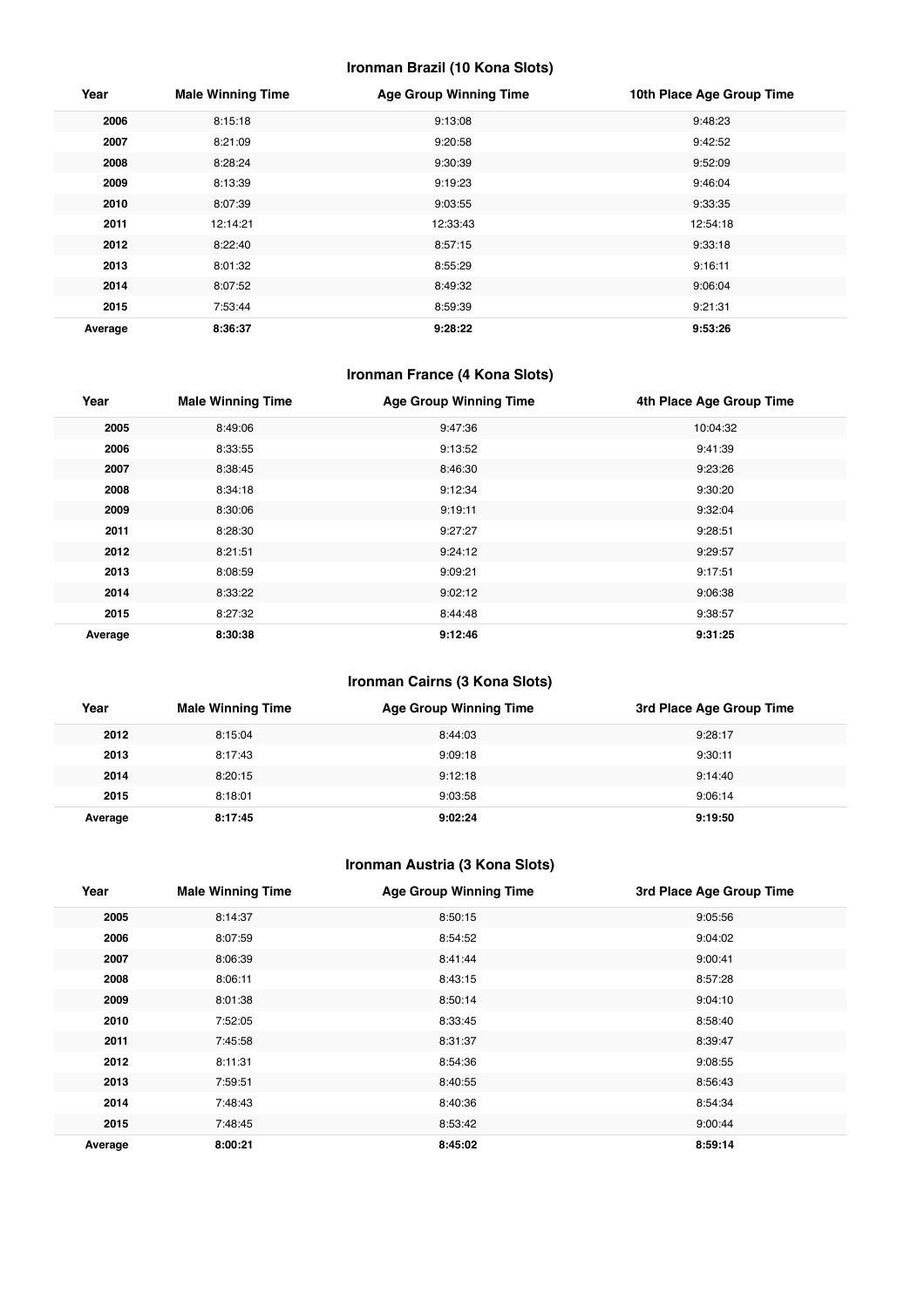## **Ironman Frankfurt (7 Kona Slots)**

| Year    | <b>Male Winning Time</b> | <b>Age Group Winning Time</b> | 7th Place Age Group Time |
|---------|--------------------------|-------------------------------|--------------------------|
| 2003    | 8:12:29                  | 8:59:27                       | 9:28:04                  |
| 2005    | 8:20:50                  | 9:12:01                       | 9:22:36                  |
| 2006    | 8:13:39                  | 8:46:00                       | 9:20:15                  |
| 2007    | 8:09:15                  | 8:55:30                       | 9:13:18                  |
| 2008    | 7:59:55                  | 8:41:09                       | 9:03:56                  |
| 2009    | 7:59:15                  | 8:43:37                       | 9:10:39                  |
| 2010    | 8:05:15                  | 8:52:40                       | 9:13:56                  |
| 2011    | 8:13:50                  | 8:33:54                       | 9:08:38                  |
| 2012    | 8:03:31                  | 8:40:18                       | 9:03:28                  |
| 2013    | 7:59:58                  | 8:49:53                       | 9:02:56                  |
| 2014    | 7:55:14                  | 8:44:38                       | 9:07:03                  |
| 2015    | 7:49:48                  | 9:09:28                       | 9:26:44                  |
| Average | 8:05:14                  | 8:50:42                       | 9:13:27                  |

#### **Ironman UK (4 Kona Slots)**

| Year    | <b>Male Winning Time</b> | <b>Age Group Winning Time</b> | 4th Place Age Group Time |
|---------|--------------------------|-------------------------------|--------------------------|
| 2007    | 8:35:57                  | 8:56:13                       | 9:46:25                  |
| 2008    | 8:53:58                  | 9:42:17                       | 9:55:52                  |
| 2009    | 8:45:51                  | 9:27:53                       | 10:12:42                 |
| 2010    | 8:40:17                  | 9:32:06                       | 9:52:58                  |
| 2011    | 8:24:33                  | 9:03:40                       | 9:41:41                  |
| 2012    | 8:55:11                  | 9:46:04                       | 9:58:53                  |
| 2013    | 8:45:48                  | 9:40:55                       | 9:48:33                  |
| 2014    | 8:44:10                  | 9:45:25                       | 9:46:45                  |
| 2015    | 8:46:37                  | 9:35:22                       | 9:54:02                  |
| Average | 8:43:35                  | 9:29:59                       | 9:53:05                  |

## **Ironman Lake Placid (2 Kona Slots)**

| Year    | <b>Male Winning Time</b> | <b>Age Group Winning Time</b> | 2nd Place Age Group Time |
|---------|--------------------------|-------------------------------|--------------------------|
| 2002    | 8:39:19                  | 9:39:23                       | 9:41:21                  |
| 2003    | 8:46:15                  | 9:43:17                       | 9:49:02                  |
| 2004    | 8:23:12                  | 9:43:10                       | 9:47:34                  |
| 2006    | 8:38:18                  | 9:39:24                       | 9:51:42                  |
| 2007    | 9:16:02                  | 9:25:25                       | 9:41:31                  |
| 2008    | 8:43:32                  | 9:23:35                       | 9:40:22                  |
| 2009    | 8:36:37                  | 9:46:24                       | 9:48:33                  |
| 2010    | 8:39:34                  | 9:18:22                       | 9:42:22                  |
| 2011    | 8:25:15                  | 9:36:11                       | 9:42:29                  |
| 2012    | 8:25:07                  | 9:18:21                       | 9:49:47                  |
| 2013    | 8:43:29                  | 9:14:25                       | 9:22:46                  |
| 2014    | 8:38:43                  | 8:51:45                       | 8:53:33                  |
| 2015    | 9:31:09                  | 9:31:09                       | 9:34:12                  |
| Average | 8:43:34                  | 9:28:31                       | 9:38:51                  |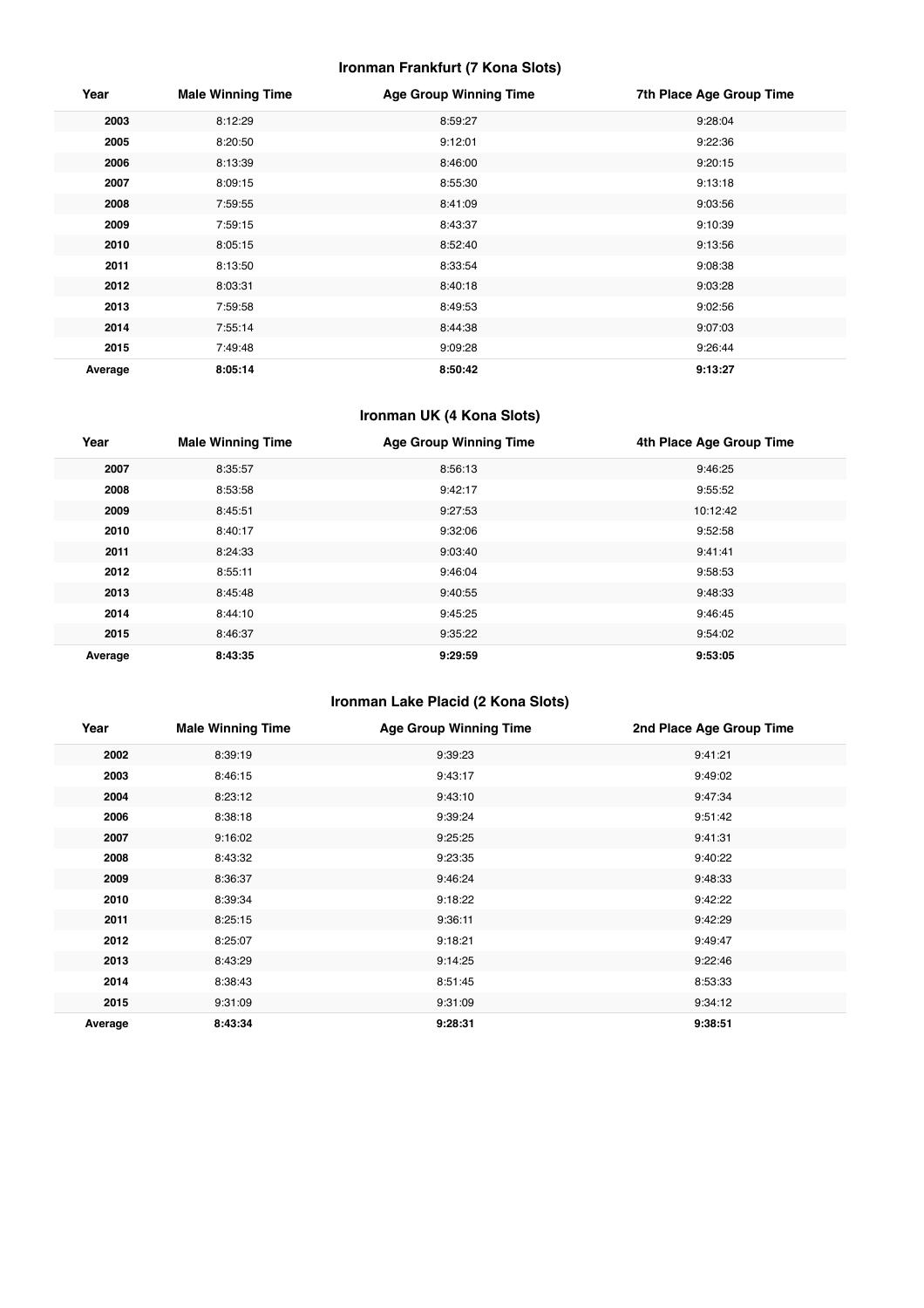#### **Ironman Switzerland (4 Kona Slots)**

| Year    | <b>Male Winning Time</b> | <b>Age Group Winning Time</b> | 4th Place Age Group Time |
|---------|--------------------------|-------------------------------|--------------------------|
| 2005    | 8:21:50                  | 9:07:20                       | 9:24:00                  |
| 2006    | 8:16:50                  | 9:05:41                       | 9:18:22                  |
| 2007    | 8:25:00                  | 9:09:07                       | 9:12:54                  |
| 2008    | 8:16:05                  | 9:07:11                       | 9:14:34                  |
| 2009    | 8:20:00                  | 8:54:33                       | 8:59:53                  |
| 2010    | 8:12:40                  | 8:54:46                       | 9:04:18                  |
| 2011    | 8:19:51                  | 9:10:52                       | 9:19:30                  |
| 2012    | 8:17:13                  | 9:17:41                       | 9:29:27                  |
| 2013    | 8:33:39                  | 9:18:52                       | 9:42:20                  |
| 2014    | 8:33:02                  | 8:58:13                       | 9:11:07                  |
| 2015    | 8:21:19                  | 9:10:14                       | 9:23:31                  |
| Average | 8:21:35                  | 9:06:46                       | 9:18:10                  |

#### **Ironman Canada (3 Kona Slots)**

| Year    | <b>Male Winning Time</b> | <b>Age Group Winning Time</b> | 3rd Place Age Group Time |
|---------|--------------------------|-------------------------------|--------------------------|
| 2004    | 8:28:06                  | 9:34:38                       | 9:39:04                  |
| 2005    | 8:33:32                  | 9:12:49                       | 9:36:28                  |
| 2006    | 8:33:58                  | 9:28:17                       | 9:43:13                  |
| 2007    | 8:32:45                  | 9:30:09                       | 9:48:29                  |
| 2008    | 8:30:12                  | 9:28:37                       | 9:46:00                  |
| 2009    | 8:25:13                  | 9:33:27                       | 9:39:57                  |
| 2010    | 8:32:28                  | 9:26:13                       | 9:31:42                  |
| 2011    | 8:28:09                  | 9:35:41                       | 9:46:14                  |
| 2012    | 8:48:30                  | 9:28:28                       | 9:48:18                  |
| 2013    | 8:39:33                  | 9:26:38                       | 9:35:01                  |
| 2014    | 8:16:10                  | 9:13:59                       | 9:28:40                  |
| 2015    | 8:49:46                  | 9:26:27                       | 9:59:47                  |
| Average | 8:33:11                  | 9:27:06                       | 9:41:54                  |

## **Ironman Maastricht-Limburg (4 Kona Slots)**

| Year    | <b>Male Winning Time</b> | <b>Age Group Winning Time</b> | 4th Place Age Group Time |
|---------|--------------------------|-------------------------------|--------------------------|
| 2015    | 8:27:18                  | 9:07:19                       | 9:33:59                  |
| Average | 8:27:18                  | 9:07:19                       | 9:33:59                  |

#### **Ironman Boulder (3 Kona Slots)**

| Year    | <b>Male Winning Time</b> | <b>Age Group Winning Time</b> | 3rd Place Age Group Time |
|---------|--------------------------|-------------------------------|--------------------------|
| 2014    | 8:20:26                  | 9:28:47                       | 9:52:31                  |
| 2015    | 8:45:20                  | 8:45:20                       | 9:53:54                  |
| Average | 8:32:53                  | 9:07:03                       | 9:53:12                  |

#### **Ironman Sweden (3 Kona Slots)**

| Year    | <b>Male Winning Time</b> | <b>Age Group Winning Time</b> | 3rd Place Age Group Time |
|---------|--------------------------|-------------------------------|--------------------------|
| 2012    | 8:04:01                  | 8:29:15                       | 8:33:00                  |
| 2013    | 8:19:30                  | 8:52:44                       | 9:12:05                  |
| 2014    | 8:13:01                  | 9:02:53                       | 9:13:31                  |
| 2015    | 8:08:05                  | 9:00:49                       | 9:22:26                  |
| Average | 8:11:09                  | 8:51:25                       | 9:05:15                  |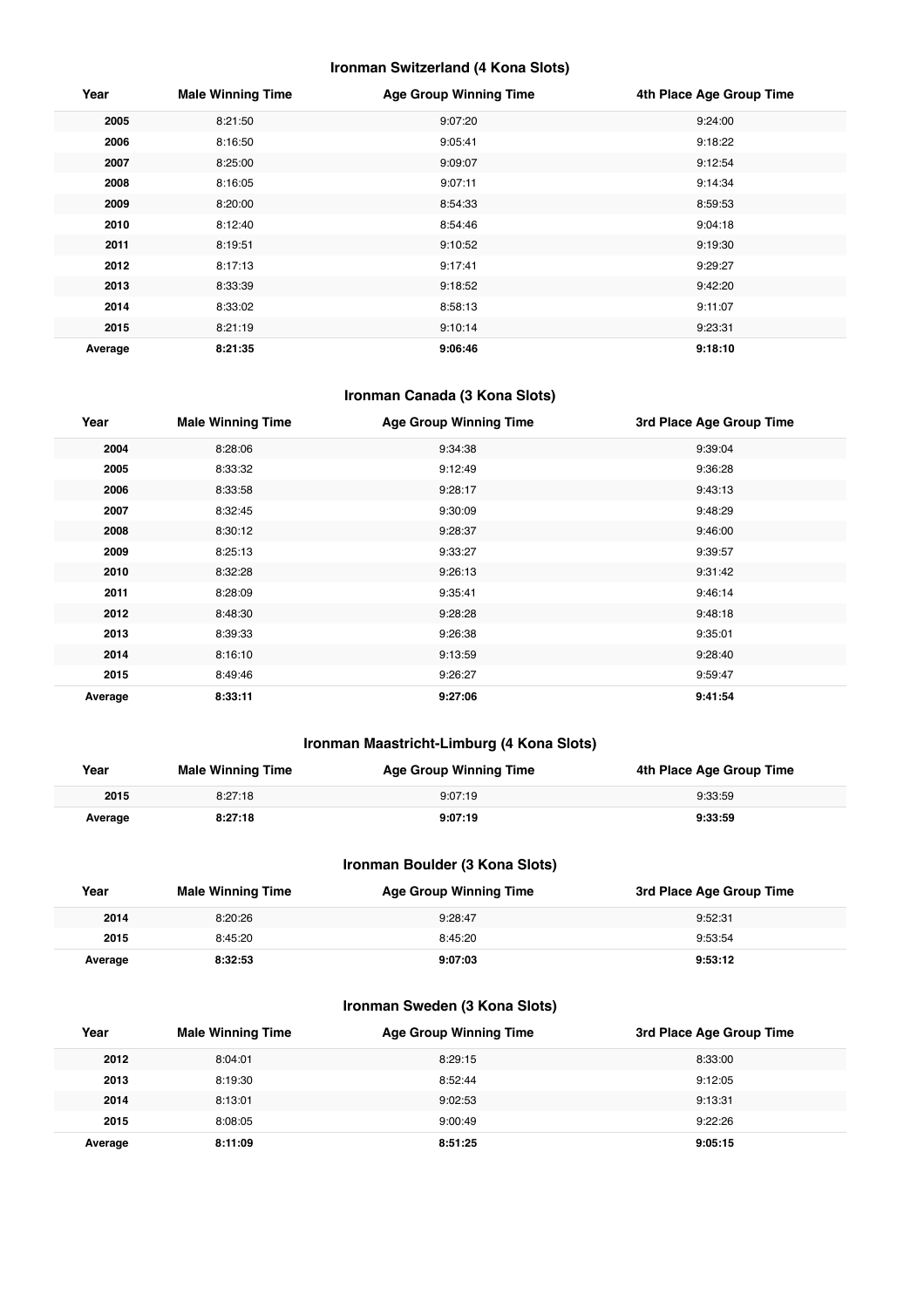## **Ironman Copenhagen (4 Kona Slots)**

| Year    | <b>Male Winning Time</b> | <b>Age Group Winning Time</b> | 4th Place Age Group Time |
|---------|--------------------------|-------------------------------|--------------------------|
| 2013    | 8:12:41                  | 8:39:51                       | 8:48:02                  |
| 2014    | 8:03:39                  | 8:53:31                       | 9:00:33                  |
| 2015    | 8:14:56                  | 8:51:05                       | 9:19:48                  |
| Average | 8:10:25                  | 8:48:09                       | 9:02:47                  |

## **Ironman Coeur d'Alene (3 Kona Slots)**

| Year    | <b>Male Winning Time</b> | <b>Age Group Winning Time</b> | 3rd Place Age Group Time |
|---------|--------------------------|-------------------------------|--------------------------|
| 2003    | 8:40:59                  | 9:52:24                       | 9:54:40                  |
| 2005    | 8:23:29                  | 9:22:04                       | 9:28:12                  |
| 2006    | 9:07:05                  | 9:36:57                       | 9:44:36                  |
| 2007    | 8:33:32                  | 9:35:00                       | 9:50:45                  |
| 2008    | 8:34:22                  | 9:22:15                       | 9:39:29                  |
| 2009    | 8:32:12                  | 9:10:58                       | 9:21:57                  |
| 2010    | 8:24:40                  | 9:05:31                       | 9:27:37                  |
| 2011    | 8:19:48                  | 9:19:09                       | 9:31:52                  |
| 2012    | 8:32:29                  | 9:28:44                       | 9:41:45                  |
| 2013    | 8:17:31                  | 8:53:00                       | 9:14:04                  |
| 2014    | 8:25:44                  | 9:16:36                       | 9:37:35                  |
| 2015    | 8:20:35                  | 9:41:08                       | 9:46:54                  |
| Average | 8:31:02                  | 9:23:38                       | 9:36:37                  |

## **Ironman Mont-Tremblant (3 Kona Slots)**

| Year    | <b>Male Winning Time</b> | <b>Age Group Winning Time</b> | 3rd Place Age Group Time |
|---------|--------------------------|-------------------------------|--------------------------|
| 2012    | 8:40:48                  | 9:18:13                       | 9:44:59                  |
| 2013    | 8:26:06                  | 9:25:11                       | 9:35:52                  |
| 2014    | 8:16:17                  | 9:19:02                       | 9:31:01                  |
| 2015    | 8:17:37                  | 9:09:21                       | 9:30:40                  |
| Average | 8:25:12                  | 9:17:56                       | 9:35:38                  |

Results from Ironman.com. Tables compiled by Russ Cox (russell.m.cox@gmail.com) for www.coachcox.co.uk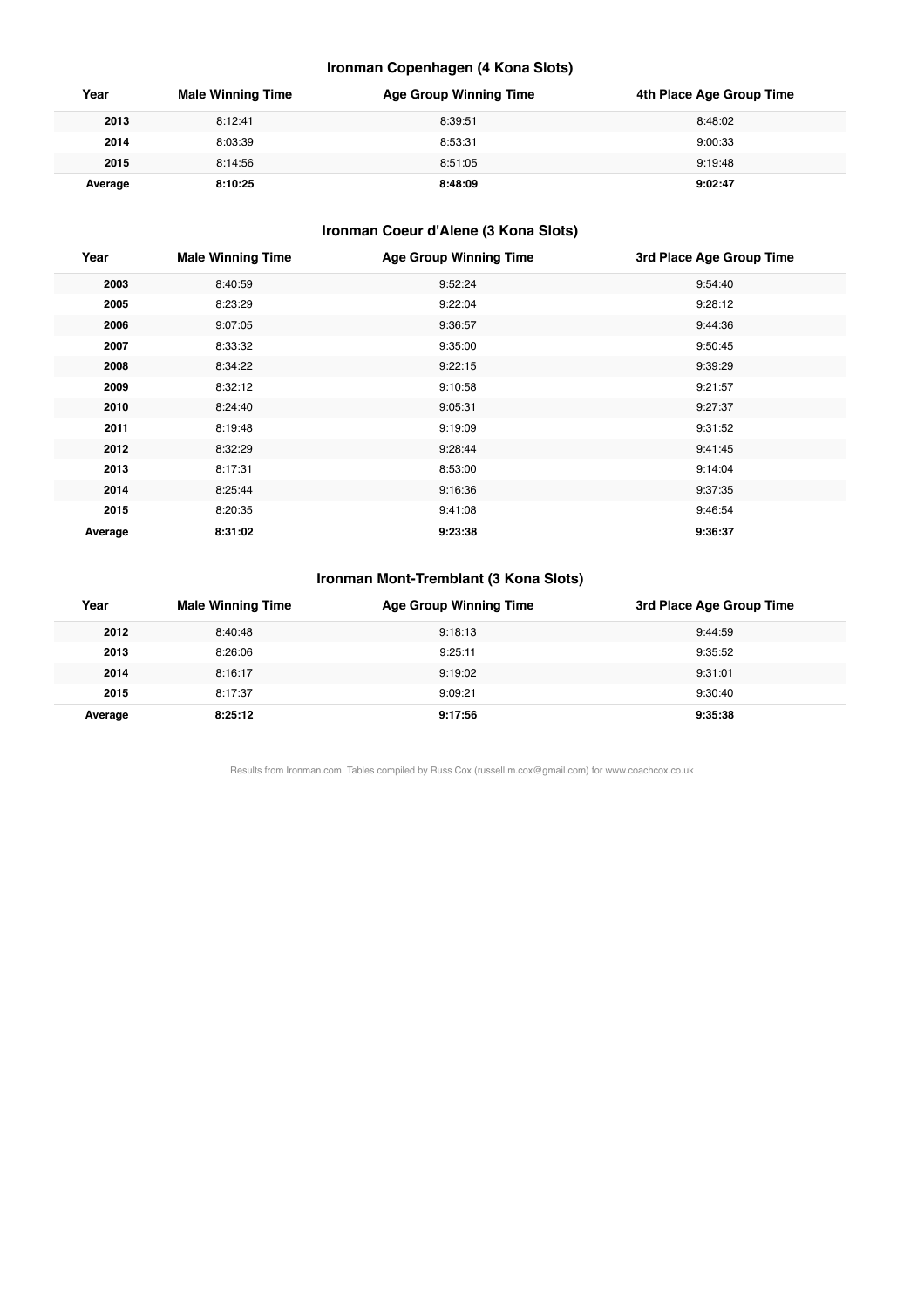## M30-34 Average Top 10 and Kona Qualifying Splits

## **Ironman Vichy Position Average Swim Average Bike Average Run Average Overall Male Winner 0:54:34 4:31:24 2:52:34 8:23:49 1st Age Grouper 1:02:33 4:45:27 3:04:18 8:58:38 2nd Age Grouper 1:06:42 4:38:33 3:08:00 8:59:19 3rd Age Grouper 0:56:17 4:52:38 3:07:32 9:01:58 4th Age Grouper 0:52:39 4:56:41 3:07:48 9:02:56 5th Age Grouper 1:03:05 4:32:24 3:20:55 9:04:16** 6th Age Grouper 1:04:31 4:47:29 3:08:55 9:07:09 7th Age Grouper 0:53:50 4:49:26 3:19:26 9:08:46 8th Age Grouper 1:00:34 4:53:15 3:10:37 9:11:07 9th Age Grouper 1:05:13 4:54:53 3:07:39 9:13:38 10th Age Grouper 1:08:49 4:48:02 3:11:58 9:15:09 **Kona Qualifier Average 1:00:15 4:45:08 3:09:42 9:01:25 Top 10 Age Grouper Average 1:01:25 4:47:52 3:10:42 9:06:17**

#### **Ironman Muskoka**

| <b>Position</b>                   | <b>Average Swim</b> | <b>Average Bike</b> | <b>Average Run</b> | <b>Average Overall</b> |
|-----------------------------------|---------------------|---------------------|--------------------|------------------------|
| <b>Male Winner</b>                | 0:59:23             | 5:06:21             | 3:07:48            | 9:19:28                |
| <b>1st Age Grouper</b>            | 0:51:47             | 5:14:06             | 3:08:52            | 9:21:19                |
| 2nd Age Grouper                   | 1:01:12             | 5:03:38             | 3:14:20            | 9:26:49                |
| 3rd Age Grouper                   | 0:57:26             | 5:03:03             | 3:23:49            | 9:30:44                |
| 4th Age Grouper                   | 1:00:36             | 5:17:40             | 3:08:45            | 9:33:30                |
| 5th Age Grouper                   | 1:00:51             | 5:13:29             | 3:28:40            | 9:48:57                |
| 6th Age Grouper                   | 1:00:30             | 5:21:26             | 3:22:35            | 9:50:42                |
| 7th Age Grouper                   | 1:00:48             | 5:13:26             | 3:31:03            | 9:51:29                |
| 8th Age Grouper                   | 1:06:35             | 5:18:10             | 3:28:30            | 9:59:42                |
| 9th Age Grouper                   | 0:56:38             | 5:38:15             | 3:26:54            | 10:07:41               |
| 10th Age Grouper                  | 1:05:47             | 5:27:31             | 3:28:28            | 10:09:57               |
| <b>Kona Qualifier Average</b>     | 0:56:48             | 5:06:55             | 3:15:40            | 9:26:17                |
| <b>Top 10 Age Grouper Average</b> | 1:00:13             | 5:17:04             | 3:22:11            | 9:46:05                |

#### **Ironman Wisconsin**

| <b>Position</b>               | <b>Average Swim</b> | <b>Average Bike</b> | <b>Average Run</b> | <b>Average Overall</b> |
|-------------------------------|---------------------|---------------------|--------------------|------------------------|
| <b>Male Winner</b>            | 0:52:46             | 4:47:32             | 3:01:25            | 8:48:13                |
| <b>1st Age Grouper</b>        | 1:00:05             | 5:06:48             | 3:13:06            | 9:27:59                |
| 2nd Age Grouper               | 0:59:40             | 5:12:46             | 3:21:29            | 9:41:51                |
| 3rd Age Grouper               | 0:59:51             | 5:16:07             | 3:24:16            | 9:48:46                |
| 4th Age Grouper               | 1:02:30             | 5:16:41             | 3:25:39            | 9:53:21                |
| 5th Age Grouper               | 1:00:03             | 5:23:54             | 3:26:18            | 9:58:59                |
| 6th Age Grouper               | 1:03:56             | 5:21:20             | 3:28:35            | 10:02:25               |
| 7th Age Grouper               | 1:02:14             | 5:22:46             | 3:31:17            | 10:05:29               |
| 8th Age Grouper               | 1:03:08             | 5:29:25             | 3:27:28            | 10:08:57               |
| 9th Age Grouper               | 1:03:49             | 5:28:18             | 3:30:18            | 10:11:28               |
| 10th Age Grouper              | 1:00:52             | 5:24:10             | 3:39:56            | 10:14:08               |
| <b>Kona Qualifier Average</b> | 1:00:32             | 5:13:06             | 3:21:07            | 9:42:59                |
| Top 10 Age Grouper Average    | 1:01:37             | 5:20:14             | 3:26:50            | 9:57:20                |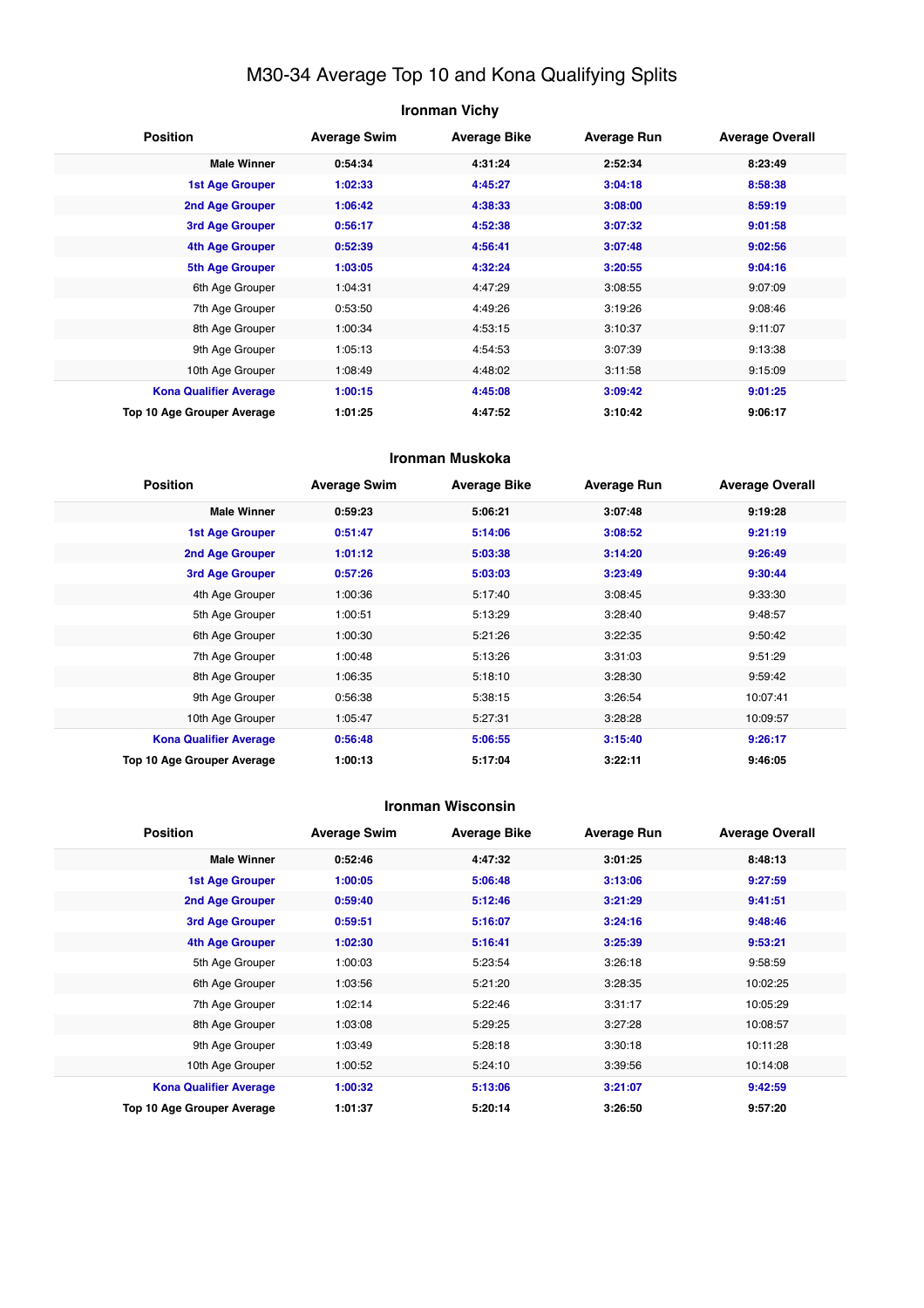#### **Ironman Wales**

| <b>Position</b>               | <b>Average Swim</b> | <b>Average Bike</b> | <b>Average Run</b> | <b>Average Overall</b> |
|-------------------------------|---------------------|---------------------|--------------------|------------------------|
| <b>Male Winner</b>            | 0:49:20             | 5:08:59             | 2:56:04            | 9:02:14                |
| <b>1st Age Grouper</b>        | 0:46:26             | 4:21:44             | 4:21:44            | 9:37:26                |
| 2nd Age Grouper               | 0:58:55             | 5:23:53             | 3:16:21            | 9:49:49                |
| 3rd Age Grouper               | 1:01:52             | 5:36:02             | 3:14:02            | 10:02:29               |
| 4th Age Grouper               | 1:01:27             | 5:35:33             | 3:17:36            | 10:06:29               |
| <b>5th Age Grouper</b>        | 1:05:41             | 5:38:28             | 3:16:28            | 10:11:14               |
| 6th Age Grouper               | 1:01:57             | 5:37:15             | 3:23:55            | 10:13:37               |
| 7th Age Grouper               | 1:02:20             | 5:41:26             | 3:21:31            | 10:17:39               |
| 8th Age Grouper               | 0:50:18             | 5:42:00             | 3:27:03            | 10:20:17               |
| 9th Age Grouper               | 0:57:28             | 5:50:58             | 3:21:33            | 10:22:00               |
| 10th Age Grouper              | 1:06:30             | 5:48:06             | 3:19:27            | 10:25:19               |
| <b>Kona Qualifier Average</b> | 0:58:52             | 5:19:08             | 3:29:14            | 9:57:30                |
| Top 10 Age Grouper Average    | 0:59:17             | 5:31:32             | 3:25:58            | 10:08:38               |

#### **Ironman Lake Tahoe**

| <b>Position</b>                   | <b>Average Swim</b> | <b>Average Bike</b> | <b>Average Run</b> | <b>Average Overall</b> |
|-----------------------------------|---------------------|---------------------|--------------------|------------------------|
| <b>Male Winner</b>                | 0:56:06             | 5:02:47             | 3:11:51            | 9:17:18                |
| <b>1st Age Grouper</b>            | 0:55:58             | 5:26:55             | 3:22:32            | 9:54:14                |
| 2nd Age Grouper                   | 1:03:04             | 5:26:13             | 3:19:37            | 9:59:11                |
| 3rd Age Grouper                   | 0:59:44             | 5:29:07             | 3:25:50            | 10:05:55               |
| <b>4th Age Grouper</b>            | 0:53:40             | 5:39:06             | 3:32:22            | 10:14:04               |
| <b>5th Age Grouper</b>            | 1:03:37             | 5:33:32             | 3:30:07            | 10:18:30               |
| 6th Age Grouper                   | 1:02:30             | 5:22:55             | 3:51:05            | 10:24:13               |
| 7th Age Grouper                   | 1:02:28             | 5:36:52             | 3:36:28            | 10:25:24               |
| 8th Age Grouper                   | 1:03:22             | 5:25:50             | 3:42:42            | 10:27:09               |
| 9th Age Grouper                   | 1:02:04             | 5:37:23             | 3:42:19            | 10:30:19               |
| 10th Age Grouper                  | 1:04:48             | 5:38:05             | 3:45:51            | 10:38:15               |
| <b>Kona Qualifier Average</b>     | 0:59:13             | 5:30:59             | 3:26:06            | 10:06:23               |
| <b>Top 10 Age Grouper Average</b> | 1:01:07             | 5:31:36             | 3:34:53            | 10:17:43               |

#### **Ironman Mallorca**

| <b>Position</b>               | <b>Average Swim</b> | <b>Average Bike</b> | <b>Average Run</b> | <b>Average Overall</b> |
|-------------------------------|---------------------|---------------------|--------------------|------------------------|
| <b>Male Winner</b>            | 0:47:41             | 4:41:48             | 2:51:33            | 8:25:42                |
| <b>1st Age Grouper</b>        | 0:51:50             | 4:56:17             | 3:00:23            | 8:54:39                |
| 2nd Age Grouper               | 0:56:21             | 4:55:07             | 3:06:10            | 9:03:34                |
| 3rd Age Grouper               | 0:56:18             | 4:54:53             | 3:09:54            | 9:08:26                |
| 4th Age Grouper               | 0:58:47             | 5:00:35             | 3:08:07            | 9:13:43                |
| <b>5th Age Grouper</b>        | 0:58:45             | 5:04:20             | 3:04:45            | 9:15:17                |
| 6th Age Grouper               | 0:57:07             | 5:02:44             | 3:14:28            | 9:20:54                |
| 7th Age Grouper               | 0:58:05             | 5:07:01             | 3:12:52            | 9:24:32                |
| 8th Age Grouper               | 1:00:25             | 5:06:38             | 3:11:22            | 9:25:14                |
| 9th Age Grouper               | 0:53:09             | 5:16:23             | 3:11:24            | 9:28:17                |
| 10th Age Grouper              | 1:01:30             | 5:05:41             | 3:13:50            | 9:30:16                |
| <b>Kona Qualifier Average</b> | 0:56:24             | 4:58:14             | 3:05:52            | 9:07:08                |
| Top 10 Age Grouper Average    | 0:57:13             | 5:02:58             | 3:09:19            | 9:16:29                |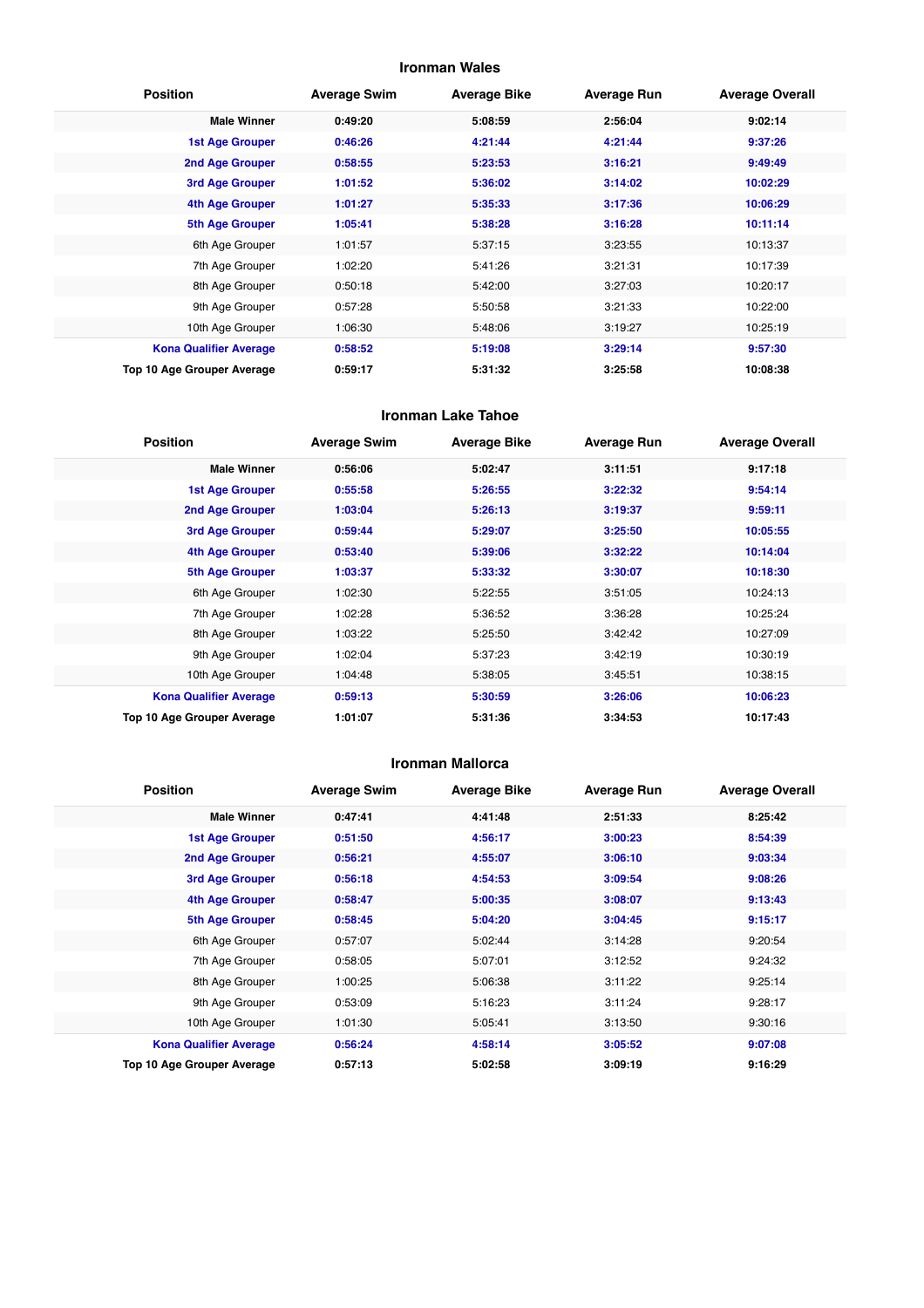## **Ironman Chattanooga**

| <b>Position</b>               | <b>Average Swim</b> | <b>Average Bike</b> | <b>Average Run</b> | <b>Average Overall</b> |
|-------------------------------|---------------------|---------------------|--------------------|------------------------|
| <b>Male Winner</b>            | 0:42:50             | 4:33:53             | 2:49:16            | 8:10:32                |
| <b>1st Age Grouper</b>        | 0:52:47             | 5:03:30             | 3:15:10            | 9:17:56                |
| 2nd Age Grouper               | 0:47:11             | 5:11:04             | 3:20:59            | 9:25:48                |
| <b>3rd Age Grouper</b>        | 0:49:22             | 5:10:29             | 3:25:15            | 9:33:04                |
| 4th Age Grouper               | 0:54:47             | 5:07:37             | 3:24:28            | 9:34:02                |
| 5th Age Grouper               | 0:55:07             | 5:13:45             | 3:28:01            | 9:44:06                |
| 6th Age Grouper               | 0:59:31             | 5:10:52             | 3:28:44            | 9:45:37                |
| 7th Age Grouper               | 0:53:22             | 5:19:14             | 3:27:42            | 9:47:11                |
| 8th Age Grouper               | 0:49:23             | 5:12:18             | 3:42:16            | 9:51:06                |
| 9th Age Grouper               | 0:56:20             | 5:15:26             | 3:36:10            | 9:56:06                |
| 10th Age Grouper              | 0:47:22             | 5:17:14             | 3:45:38            | 9:57:23                |
| <b>Kona Qualifier Average</b> | 0:49:47             | 5:08:21             | 3:20:28            | 9:25:36                |
| Top 10 Age Grouper Average    | 0:52:31             | 5:12:09             | 3:29:26            | 9:41:14                |

#### **Ironman Barcelona**

| <b>Position</b>               | <b>Average Swim</b> | <b>Average Bike</b> | <b>Average Run</b> | <b>Average Overall</b> |
|-------------------------------|---------------------|---------------------|--------------------|------------------------|
| <b>Male Winner</b>            | 0:50:00             | 4:25:29             | 2:44:56            | 8:03:16                |
| <b>1st Age Grouper</b>        | 0:58:49             | 4:38:39             | 2:58:58            | 8:41:07                |
| 2nd Age Grouper               | 0:57:07             | 4:38:49             | 3:05:53            | 8:45:48                |
| 3rd Age Grouper               | 0:57:07             | 4:40:05             | 3:05:40            | 8:46:34                |
| 4th Age Grouper               | 1:03:09             | 4:39:42             | 3:01:03            | 8:48:40                |
| 5th Age Grouper               | 0:58:27             | 4:31:32             | 3:15:08            | 8:49:03                |
| 6th Age Grouper               | 0:59:21             | 4:39:20             | 3:07:42            | 8:50:47                |
| 7th Age Grouper               | 1:02:19             | 4:39:43             | 3:08:18            | 8:54:34                |
| 8th Age Grouper               | 0:58:45             | 4:38:02             | 3:14:50            | 8:55:22                |
| 9th Age Grouper               | 0:58:24             | 4:40:22             | 3:14:04            | 8:57:10                |
| 10th Age Grouper              | 1:01:42             | 4:43:49             | 3:08:10            | 8:57:48                |
| <b>Kona Qualifier Average</b> | 0:59:03             | 4:39:19             | 3:02:53            | 8:45:32                |
| Top 10 Age Grouper Average    | 0:59:31             | 4:39:00             | 3:07:58            | 8:50:41                |

## **Ironman World Championship**

| <b>Position</b>               | <b>Average Swim</b> | <b>Average Bike</b> | <b>Average Run</b> | <b>Average Overall</b> |
|-------------------------------|---------------------|---------------------|--------------------|------------------------|
| <b>Male Winner</b>            | 0:52:20             | 4:31:38             | 2:50:49            | 8:19:02                |
| <b>1st Age Grouper</b>        | 1:00:32             | 4:48:23             | 3:05:23            | 8:59:27                |
| 2nd Age Grouper               | 1:00:04             | 4:54:21             | 3:05:29            | 9:05:35                |
| 3rd Age Grouper               | 0:58:08             | 4:56:21             | 3:09:37            | 9:09:27                |
| 4th Age Grouper               | 1:00:08             | 4:59:20             | 3:07:24            | 9:12:20                |
| 5th Age Grouper               | 1:03:38             | 4:56:26             | 3:07:53            | 9:14:05                |
| 6th Age Grouper               | 0:59:46             | 4:57:31             | 3:12:29            | 9:15:37                |
| 7th Age Grouper               | 1:01:34             | 4:58:23             | 3:10:31            | 9:17:00                |
| 8th Age Grouper               | 1:00:24             | 5:00:59             | 3:11:34            | 9:18:20                |
| 9th Age Grouper               | 1:01:05             | 4:59:24             | 3:12:55            | 9:19:22                |
| 10th Age Grouper              | 0:59:46             | 5:01:37             | 3:13:09            | 9:20:28                |
| <b>Kona Qualifier Average</b> | 1:00:32             | 4:48:23             | 3:05:23            | 8:59:27                |
| Top 10 Age Grouper Average    | 1:00:31             | 4:57:17             | 3:09:38            | 9:13:10                |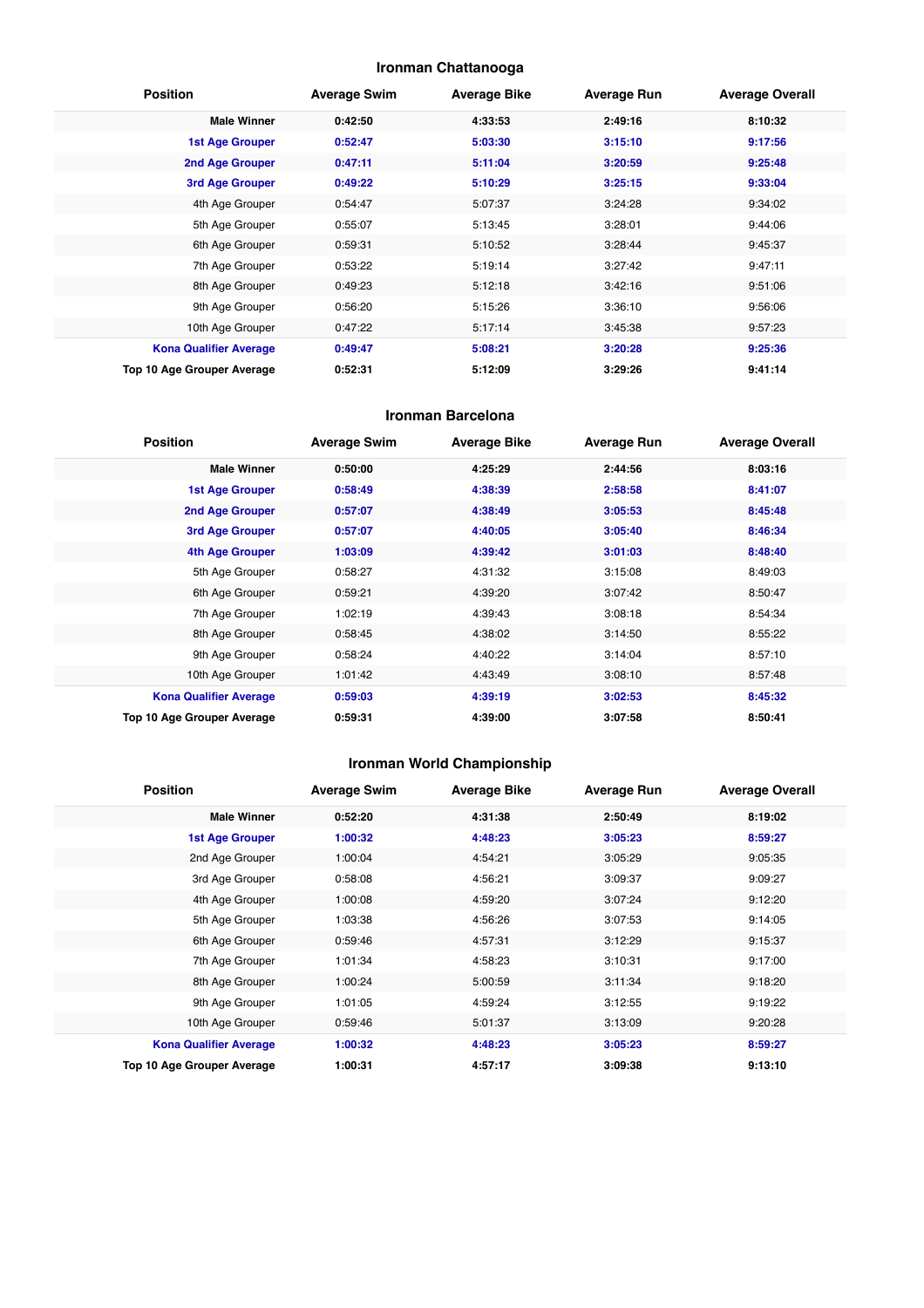#### **Ironman Louisville**

| <b>Position</b>               | <b>Average Swim</b> | <b>Average Bike</b> | <b>Average Run</b> | <b>Average Overall</b> |
|-------------------------------|---------------------|---------------------|--------------------|------------------------|
| <b>Male Winner</b>            | 0:52:21             | 4:38:36             | 2:57:00            | 8:32:37                |
| <b>1st Age Grouper</b>        | 0:59:46             | 4:23:58             | 3:18:21            | 9:26:36                |
| 2nd Age Grouper               | 1:04:07             | 5:00:49             | 3:22:13            | 9:35:18                |
| <b>3rd Age Grouper</b>        | 1:01:10             | 5:10:48             | 3:23:09            | 9:43:03                |
| 4th Age Grouper               | 0:58:23             | 5:12:17             | 3:27:31            | 9:45:59                |
| 5th Age Grouper               | 1:05:38             | 5:05:47             | 3:32:26            | 9:51:37                |
| 6th Age Grouper               | 1:00:58             | 5:18:57             | 3:27:15            | 9:55:32                |
| 7th Age Grouper               | 1:04:32             | 5:13:12             | 3:33:39            | 9:58:45                |
| 8th Age Grouper               | 1:00:05             | 5:12:37             | 3:40:56            | 10:02:31               |
| 9th Age Grouper               | 0:58:03             | 5:17:18             | 3:39:57            | 10:04:09               |
| 10th Age Grouper              | 1:02:20             | 5:16:48             | 3:37:32            | 10:05:59               |
| <b>Kona Qualifier Average</b> | 1:00:51             | 4:56:58             | 3:22:48            | 9:37:44                |
| Top 10 Age Grouper Average    | 1:01:30             | 5:07:15             | 3:30:18            | 9:50:57                |

#### **Ironman Maryland**

| <b>Position</b>               | <b>Average Swim</b> | <b>Average Bike</b> | <b>Average Run</b> | <b>Average Overall</b> |
|-------------------------------|---------------------|---------------------|--------------------|------------------------|
| <b>Male Winner</b>            | 0:53:10             | 4:40:10             | 3:05:37            | 8:44:50                |
| <b>1st Age Grouper</b>        | 0:56:02             | 4:43:18             | 3:07:12            | 8:53:03                |
| 2nd Age Grouper               | 0:56:36             | 4:41:14             | 3:18:07            | 9:01:41                |
| 3rd Age Grouper               | 0:58:10             | 4:46:08             | 3:16:20            | 9:07:40                |
| 4th Age Grouper               | 0:57:39             | 4:50:58             | 3:14:46            | 9:12:28                |
| 5th Age Grouper               | 0:59:48             | 4:56:39             | 3:13:41            | 9:18:15                |
| 6th Age Grouper               | 1:02:15             | 5:01:44             | 3:14:00            | 9:25:09                |
| 7th Age Grouper               | 0:59:37             | 5:10:49             | 3:11:16            | 9:29:27                |
| 8th Age Grouper               | 0:57:17             | 4:58:52             | 3:43:32            | 9:46:15                |
| 9th Age Grouper               | 1:05:51             | 5:15:23             | 3:21:20            | 9:52:08                |
| 10th Age Grouper              | 0:56:28             | 5:10:45             | 3:41:49            | 9:56:23                |
| <b>Kona Qualifier Average</b> | 0:56:56             | 4:43:33             | 3:13:53            | 9:00:48                |
| Top 10 Age Grouper Average    | 0:58:58             | 4:57:35             | 3:20:12            | 9:24:15                |

#### **Ironman Los Cabos**

| <b>Position</b>               | <b>Average Swim</b> | <b>Average Bike</b> | <b>Average Run</b> | <b>Average Overall</b> |
|-------------------------------|---------------------|---------------------|--------------------|------------------------|
| <b>Male Winner</b>            | 0:50:33             | 4:38:43             | 2:53:22            | 8:26:31                |
| <b>1st Age Grouper</b>        | 0:57:04             | 5:40:08             | 3:14:37            | 9:23:17                |
| 2nd Age Grouper               | 1:00:51             | 5:08:48             | 3:10:54            | 9:26:16                |
| 3rd Age Grouper               | 0:56:49             | 5:12:15             | 3:23:22            | 9:38:41                |
| 4th Age Grouper               | 1:04:36             | 5:19:45             | 3:14:13            | 9:43:54                |
| 5th Age Grouper               | 0:59:45             | 5:18:33             | 3:25:04            | 9:49:38                |
| 6th Age Grouper               | 0:57:20             | 5:20:43             | 3:30:55            | 9:55:42                |
| 7th Age Grouper               | 1:03:03             | 5:16:31             | 3:34:15            | 9:59:23                |
| 8th Age Grouper               | 0:53:53             | 5:33:21             | 3:29:03            | 10:03:35               |
| 9th Age Grouper               | 1:02:49             | 5:28:34             | 3:27:51            | 10:05:23               |
| 10th Age Grouper              | 1:03:07             | 5:27:08             | 3:30:40            | 10:06:38               |
| <b>Kona Qualifier Average</b> | 0:58:15             | 5:20:23             | 3:16:17            | 9:29:24                |
| Top 10 Age Grouper Average    | 0:59:55             | 5:22:34             | 3:24:05            | 9:49:14                |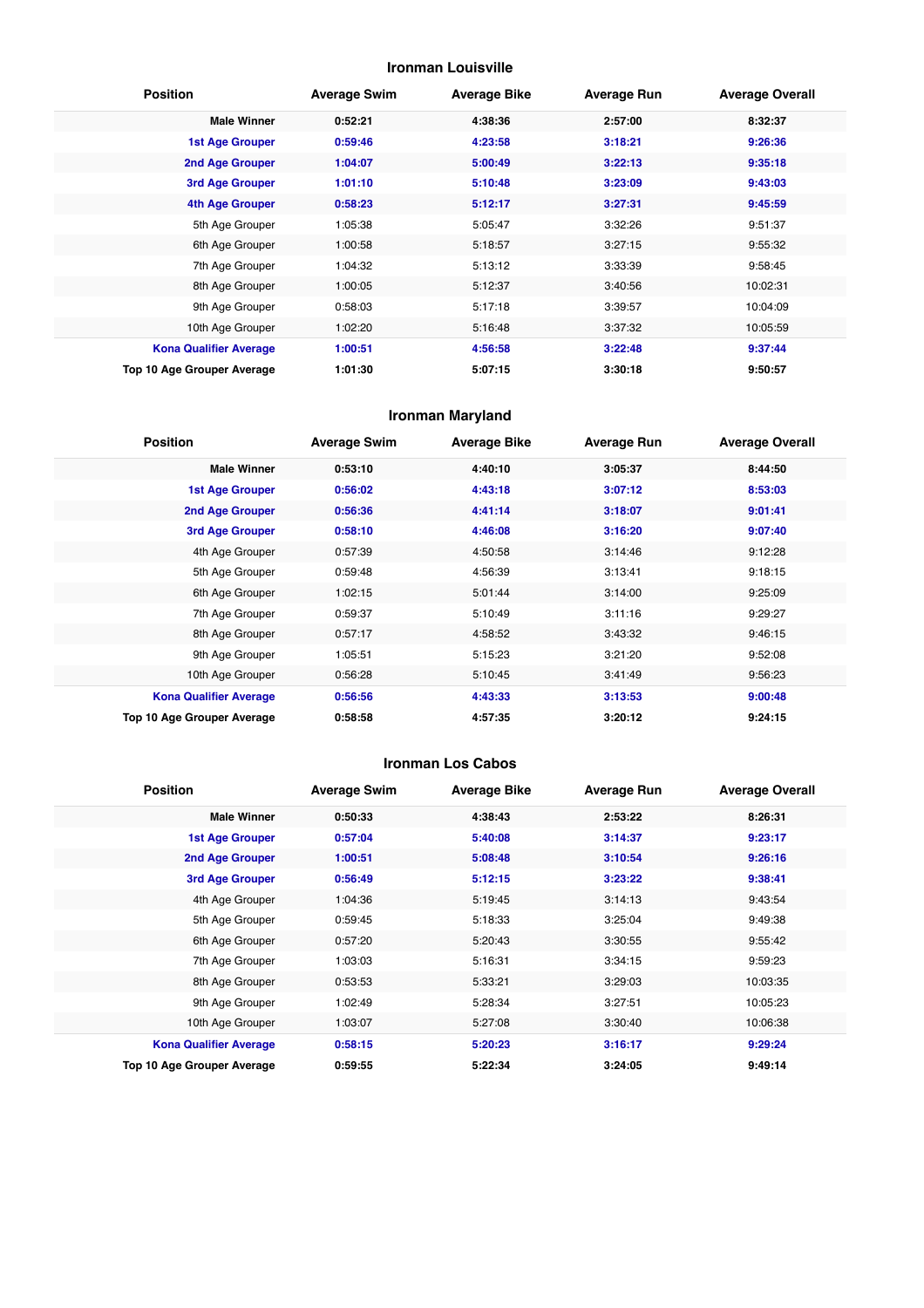#### **Ironman Florida**

| <b>Position</b>               | <b>Average Swim</b> | <b>Average Bike</b> | <b>Average Run</b> | <b>Average Overall</b> |
|-------------------------------|---------------------|---------------------|--------------------|------------------------|
| <b>Male Winner</b>            | 0:51:09             | 4:27:24             | 2:54:25            | 8:12:58                |
| <b>1st Age Grouper</b>        | 0:53:06             | 4:50:49             | 3:01:36            | 8:52:07                |
| 2nd Age Grouper               | 0:54:02             | 4:49:57             | 3:05:56            | 8:55:51                |
| 3rd Age Grouper               | 0:53:35             | 4:48:56             | 3:15:18            | 9:04:31                |
| 4th Age Grouper               | 0:55:26             | 4:51:23             | 3:15:11            | 9:09:24                |
| 5th Age Grouper               | 0:55:43             | 4:52:27             | 3:16:03            | 9:11:51                |
| 6th Age Grouper               | 0:53:39             | 4:54:54             | 3:19:12            | 9:14:29                |
| 7th Age Grouper               | 0:55:20             | 4:58:17             | 3:16:59            | 9:18:12                |
| 8th Age Grouper               | 0:57:43             | 4:56:40             | 3:19:14            | 9:21:13                |
| 9th Age Grouper               | 0:58:04             | 4:55:03             | 3:22:50            | 9:24:26                |
| 10th Age Grouper              | 0:56:36             | 5:00:57             | 3:21:42            | 9:26:28                |
| <b>Kona Qualifier Average</b> | 0:53:34             | 4:49:54             | 3:07:37            | 8:57:30                |
| Top 10 Age Grouper Average    | 0:55:19             | 4:53:56             | 3:15:24            | 9:11:51                |

#### **Ironman Fortaleza**

| <b>Position</b>               | <b>Average Swim</b> | <b>Average Bike</b> | <b>Average Run</b> | <b>Average Overall</b> |
|-------------------------------|---------------------|---------------------|--------------------|------------------------|
| <b>Male Winner</b>            | 0:52:20             | 4:32:09             | 3:02:22            | 8:30:15                |
| <b>1st Age Grouper</b>        | 1:06:05             | 4:51:32             | 3:13:15            | 9:14:07                |
| 2nd Age Grouper               | 1:05:28             | 4:43:49             | 3:27:50            | 9:23:33                |
| 3rd Age Grouper               | 0:57:08             | 4:52:58             | 3:32:46            | 9:27:22                |
| 4th Age Grouper               | 1:07:35             | 5:07:51             | 3:10:25            | 9:32:04                |
| <b>5th Age Grouper</b>        | 1:09:02             | 4:59:18             | 3:19:28            | 9:33:05                |
| <b>6th Age Grouper</b>        | 1:02:45             | 4:52:08             | 3:47:51            | 9:47:37                |
| 7th Age Grouper               | 0:58:25             | 5:03:29             | 3:41:38            | 9:49:32                |
| 8th Age Grouper               | 0:57:06             | 4:55:16             | 3:54:08            | 9:51:39                |
| 9th Age Grouper               | 0:59:06             | 5:10:19             | 3:37:32            | 9:52:32                |
| 10th Age Grouper              | 1:10:13             | 5:04:42             | 3:34:37            | 9:54:38                |
| <b>Kona Qualifier Average</b> | 1:04:40             | 4:54:36             | 3:25:15            | 9:29:38                |
| Top 10 Age Grouper Average    | 1:03:17             | 4:58:08             | 3:31:57            | 9:38:36                |

## **Ironman Malaysia**

| <b>Position</b>               | <b>Average Swim</b> | <b>Average Bike</b> | <b>Average Run</b> | <b>Average Overall</b> |
|-------------------------------|---------------------|---------------------|--------------------|------------------------|
| <b>Male Winner</b>            | 0:49:49             | 4:40:31             | 3:05:37            | 8:41:53                |
| <b>1st Age Grouper</b>        | 0:57:22             | 5:20:04             | 3:40:06            | 10:06:23               |
| 2nd Age Grouper               | 1:04:14             | 5:12:12             | 3:43:35            | 10:08:48               |
| 3rd Age Grouper               | 1:03:12             | 5:18:04             | 3:43:55            | 10:11:41               |
| 4th Age Grouper               | 1:08:37             | 5:09:10             | 3:46:34            | 10:14:54               |
| 5th Age Grouper               | 1:06:58             | 5:27:16             | 3:35:33            | 10:17:32               |
| 6th Age Grouper               | 1:11:27             | 5:20:25             | 3:46:38            | 10:24:49               |
| 7th Age Grouper               | 1:04:44             | 5:29:42             | 3:48:58            | 10:28:56               |
| 8th Age Grouper               | 1:03:39             | 5:16:52             | 4:09:11            | 10:35:35               |
| 9th Age Grouper               | 1:14:43             | 6:01:21             | 3:15:39            | 10:38:15               |
| 10th Age Grouper              | 1:08:37             | 5:28:50             | 4:05:24            | 10:50:59               |
| <b>Kona Qualifier Average</b> | 1:03:21             | 5:14:52             | 3:43:32            | 10:10:26               |
| Top 10 Age Grouper Average    | 1:06:21             | 5:24:23             | 3:45:33            | 10:23:47               |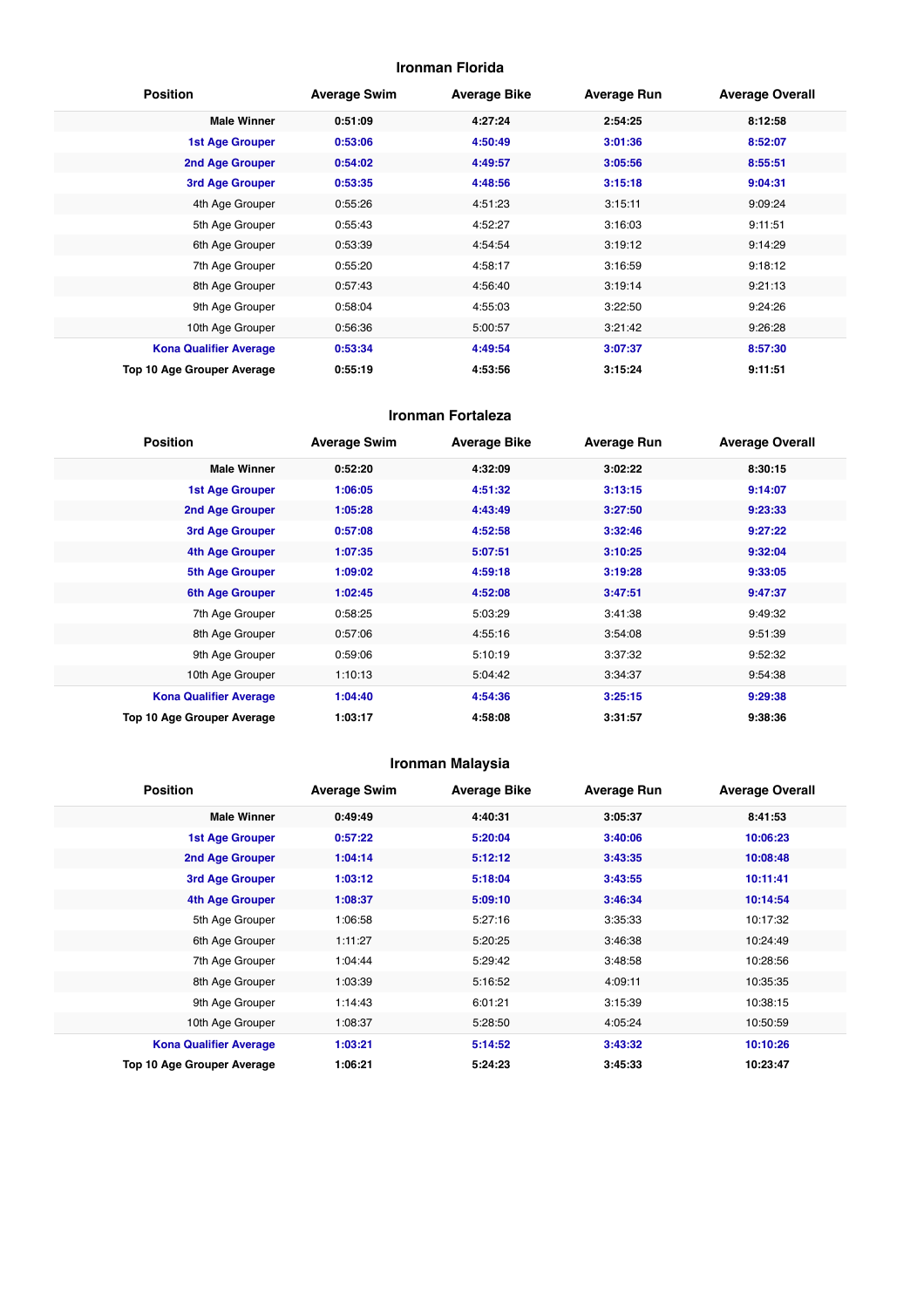#### **Ironman Arizona**

| <b>Position</b>               | <b>Average Swim</b> | <b>Average Bike</b> | <b>Average Run</b> | <b>Average Overall</b> |
|-------------------------------|---------------------|---------------------|--------------------|------------------------|
| <b>Male Winner</b>            | 0:50:41             | 4:29:35             | 2:49:35            | 8:13:52                |
| <b>1st Age Grouper</b>        | 0:54:21             | 4:59:47             | 3:14:37            | 9:15:07                |
| 2nd Age Grouper               | 1:00:14             | 4:57:30             | 3:18:18            | 9:21:21                |
| 3rd Age Grouper               | 1:01:25             | 4:58:35             | 3:22:34            | 9:28:11                |
| 4th Age Grouper               | 1:03:02             | 5:05:29             | 3:20:36            | 9:35:29                |
| 5th Age Grouper               | 1:01:48             | 5:01:35             | 3:28:42            | 9:37:55                |
| 6th Age Grouper               | 1:03:18             | 5:03:05             | 3:29:01            | 9:41:38                |
| 7th Age Grouper               | 1:02:07             | 5:09:29             | 3:24:21            | 9:42:41                |
| 8th Age Grouper               | 1:03:40             | 5:06:10             | 3:29:42            | 9:45:46                |
| 9th Age Grouper               | 1:03:08             | 5:10:31             | 3:30:56            | 9:50:53                |
| 10th Age Grouper              | 1:01:24             | 5:11:15             | 3:35:23            | 9:54:29                |
| <b>Kona Qualifier Average</b> | 0:58:48             | 4:59:16             | 3:17:42            | 9:21:34                |
| Top 10 Age Grouper Average    | 1:01:30             | 5:04:30             | 3:24:59            | 9:37:07                |

#### **Ironman Cozumel**

| <b>Position</b>               | <b>Average Swim</b> | <b>Average Bike</b> | <b>Average Run</b> | <b>Average Overall</b> |
|-------------------------------|---------------------|---------------------|--------------------|------------------------|
| <b>Male Winner</b>            | 0:49:06             | 4:38:56             | 2:53:19            | 8:12:56                |
| <b>1st Age Grouper</b>        | 0:44:47             | 5:09:49             | 2:35:05            | 8:49:55                |
| 2nd Age Grouper               | 0:54:11             | 4:59:32             | 3:14:56            | 9:15:01                |
| <b>3rd Age Grouper</b>        | 0:51:11             | 5:06:36             | 3:17:31            | 9:20:47                |
| 4th Age Grouper               | 0:54:24             | 4:15:13             | 4:21:31            | 9:27:07                |
| 5th Age Grouper               | 0:53:05             | 5:09:42             | 3:22:01            | 9:31:11                |
| 6th Age Grouper               | 0:58:05             | 5:03:09             | 3:29:35            | 9:36:37                |
| 7th Age Grouper               | 0:53:00             | 5:06:24             | 3:33:00            | 9:38:17                |
| 8th Age Grouper               | 0:46:09             | 5:30:39             | 4:25:53            | 9:41:31                |
| 9th Age Grouper               | 0:54:25             | 5:10:03             | 3:35:41            | 9:46:14                |
| 10th Age Grouper              | 0:56:20             | 5:12:09             | 3:37:23            | 9:50:39                |
| <b>Kona Qualifier Average</b> | 0:50:03             | 5:05:19             | 3:02:31            | 9:08:34                |
| Top 10 Age Grouper Average    | 0:52:34             | 5:04:20             | 3:33:15            | 9:29:44                |

#### **Ironman Western Australia**

| <b>Position</b>               | <b>Average Swim</b> | <b>Average Bike</b> | <b>Average Run</b> | <b>Average Overall</b> |
|-------------------------------|---------------------|---------------------|--------------------|------------------------|
| <b>Male Winner</b>            | 0:49:56             | 4:31:17             | 2:50:16            | 8:13:36                |
| <b>1st Age Grouper</b>        | 0:57:26             | 4:53:29             | 3:06:45            | 9:00:40                |
| 2nd Age Grouper               | 0:58:11             | 4:52:03             | 3:13:22            | 9:06:45                |
| 3rd Age Grouper               | 0:56:30             | 4:55:29             | 3:17:58            | 9:12:39                |
| 4th Age Grouper               | 0:58:05             | 4:50:10             | 3:24:42            | 9:16:10                |
| 5th Age Grouper               | 0:58:57             | 4:55:01             | 3:23:44            | 9:21:00                |
| 6th Age Grouper               | 0:57:45             | 4:59:30             | 3:24:47            | 9:25:21                |
| 7th Age Grouper               | 1:00:59             | 5:01:51             | 3:23:47            | 9:29:49                |
| 8th Age Grouper               | 0:59:30             | 4:59:38             | 3:30:52            | 9:33:27                |
| 9th Age Grouper               | 0:58:05             | 5:00:52             | 3:33:16            | 9:35:56                |
| 10th Age Grouper              | 0:58:32             | 5:00:14             | 3:35:40            | 9:38:10                |
| <b>Kona Qualifier Average</b> | 0:57:22             | 4:53:40             | 3:12:42            | 9:06:42                |
| Top 10 Age Grouper Average    | 0:58:24             | 4:56:50             | 3:23:29            | 9:22:00                |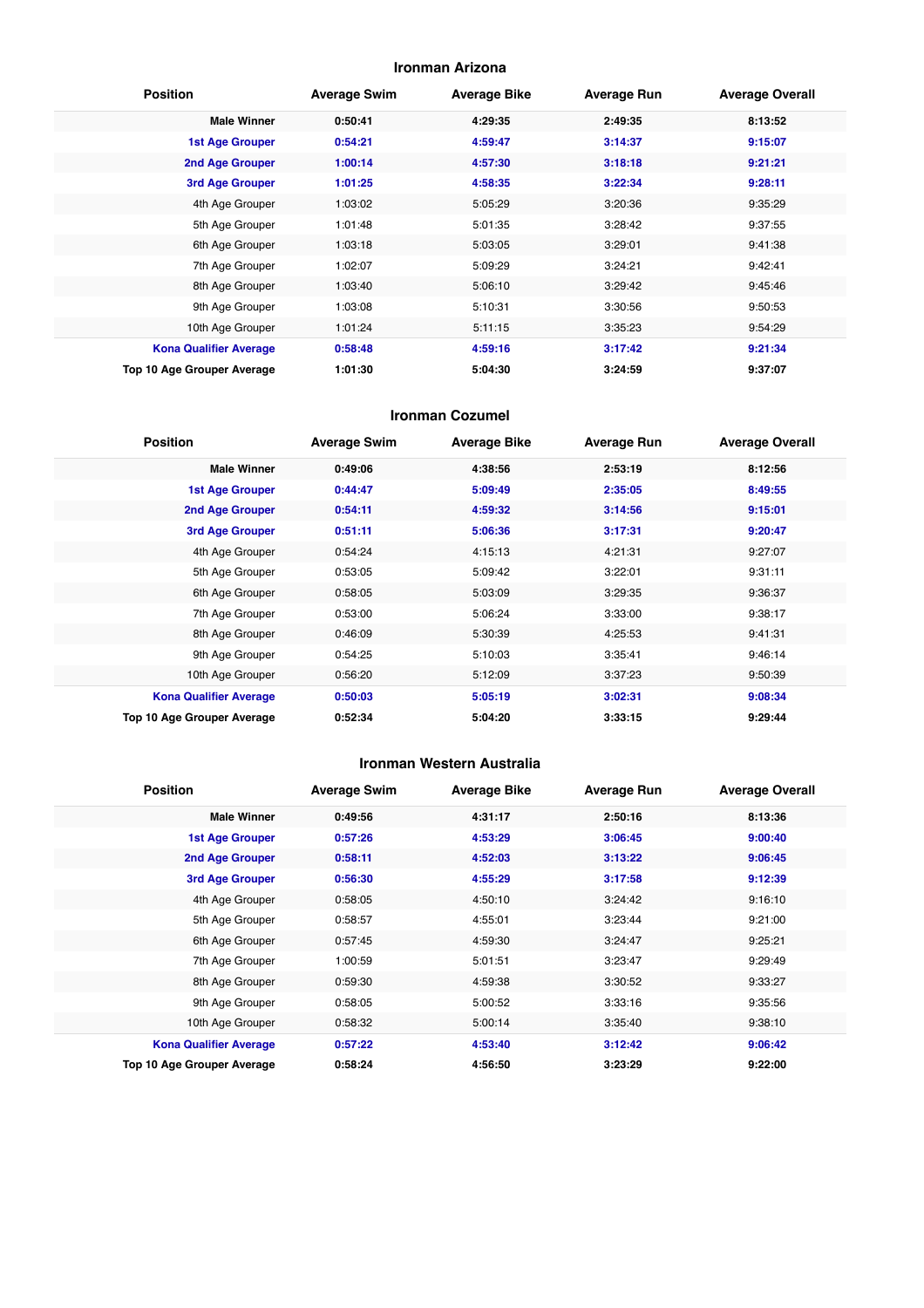#### **Ironman New Zealand**

| <b>Position</b>               | <b>Average Swim</b> | <b>Average Bike</b> | <b>Average Run</b> | <b>Average Overall</b> |
|-------------------------------|---------------------|---------------------|--------------------|------------------------|
| <b>Male Winner</b>            | 0:48:04             | 4:41:22             | 2:48:44            | 8:22:46                |
| <b>1st Age Grouper</b>        | 0:53:55             | 5:05:49             | 3:08:23            | 9:14:08                |
| 2nd Age Grouper               | 0:58:05             | 5:05:02             | 3:11:58            | 9:21:27                |
| 3rd Age Grouper               | 0:57:19             | 5:06:44             | 3:18:04            | 9:28:14                |
| 4th Age Grouper               | 0:57:16             | 5:10:50             | 3:17:50            | 9:32:39                |
| 5th Age Grouper               | 0:58:40             | 5:09:02             | 3:21:24            | 9:35:42                |
| 6th Age Grouper               | 1:00:29             | 5:09:20             | 3:22:52            | 9:39:35                |
| 7th Age Grouper               | 0:58:41             | 5:13:39             | 3:22:50            | 9:42:04                |
| 8th Age Grouper               | 0:57:52             | 5:12:12             | 3:27:01            | 9:44:05                |
| 9th Age Grouper               | 0:56:50             | 5:16:38             | 3:25:54            | 9:46:54                |
| 10th Age Grouper              | 1:00:44             | 5:14:31             | 3:27:04            | 9:49:56                |
| <b>Kona Qualifier Average</b> | 0:56:00             | 5:05:25             | 3:10:10            | 9:17:48                |
| Top 10 Age Grouper Average    | 0:57:59             | 5:10:23             | 3:20:20            | 9:35:28                |

#### **Ironman Melbourne**

| <b>Position</b>               | <b>Average Swim</b> | <b>Average Bike</b> | <b>Average Run</b> | <b>Average Overall</b> |
|-------------------------------|---------------------|---------------------|--------------------|------------------------|
| <b>Male Winner</b>            | 0:48:36             | 4:25:06             | 2:43:51            | 8:01:05                |
| <b>1st Age Grouper</b>        | 0:51:29             | 4:46:26             | 3:06:56            | 8:49:24                |
| 2nd Age Grouper               | 0:55:32             | 4:43:37             | 3:08:45            | 8:52:40                |
| <b>3rd Age Grouper</b>        | 0:53:33             | 4:47:11             | 3:09:49            | 8:55:55                |
| 4th Age Grouper               | 0:53:28             | 4:50:30             | 3:13:08            | 9:01:29                |
| <b>5th Age Grouper</b>        | 0:57:24             | 4:53:25             | 3:09:48            | 9:06:06                |
| <b>6th Age Grouper</b>        | 0:57:32             | 4:50:01             | 3:14:00            | 9:07:21                |
| <b>7th Age Grouper</b>        | 1:01:31             | 4:51:54             | 3:09:29            | 9:09:24                |
| 8th Age Grouper               | 0:52:53             | 4:52:17             | 3:20:17            | 9:10:50                |
| 9th Age Grouper               | 0:57:12             | 4:51:42             | 3:16:32            | 9:11:57                |
| 10th Age Grouper              | 0:58:33             | 4:48:30             | 3:21:41            | 9:14:49                |
| <b>Kona Qualifier Average</b> | 0:55:47             | 4:49:01             | 3:10:16            | 9:00:20                |
| Top 10 Age Grouper Average    | 0:55:55             | 4:49:33             | 3:13:02            | 9:03:59                |

#### **Ironman South Africa**

| <b>Position</b>               | <b>Average Swim</b> | <b>Average Bike</b> | <b>Average Run</b> | <b>Average Overall</b> |
|-------------------------------|---------------------|---------------------|--------------------|------------------------|
| <b>Male Winner</b>            | 0:51:32             | 4:33:27             | 2:51:49            | 8:20:46                |
| <b>1st Age Grouper</b>        | 0:57:14             | 5:01:49             | 3:14:59            | 9:19:12                |
| 2nd Age Grouper               | 1:02:10             | 5:04:02             | 3:19:14            | 9:31:28                |
| 3rd Age Grouper               | 1:02:28             | 5:07:49             | 3:24:21            | 9:40:36                |
| <b>4th Age Grouper</b>        | 1:02:00             | 5:11:20             | 3:28:10            | 9:46:53                |
| <b>5th Age Grouper</b>        | 1:05:09             | 5:21:36             | 3:06:41            | 9:54:16                |
| <b>6th Age Grouper</b>        | 1:03:10             | 5:16:25             | 3:31:29            | 9:57:08                |
| <b>7th Age Grouper</b>        | 1:03:22             | 5:16:02             | 3:32:42            | 9:59:23                |
| <b>8th Age Grouper</b>        | 1:03:30             | 5:18:48             | 3:34:15            | 10:03:23               |
| 9th Age Grouper               | 1:06:18             | 5:18:51             | 3:36:00            | 10:06:58               |
| 10th Age Grouper              | 1:06:58             | 5:19:22             | 3:36:09            | 10:09:05               |
| <b>Kona Qualifier Average</b> | 1:02:23             | 5:12:14             | 3:23:59            | 9:46:32                |
| Top 10 Age Grouper Average    | 1:03:14             | 5:13:36             | 3:26:24            | 9:50:50                |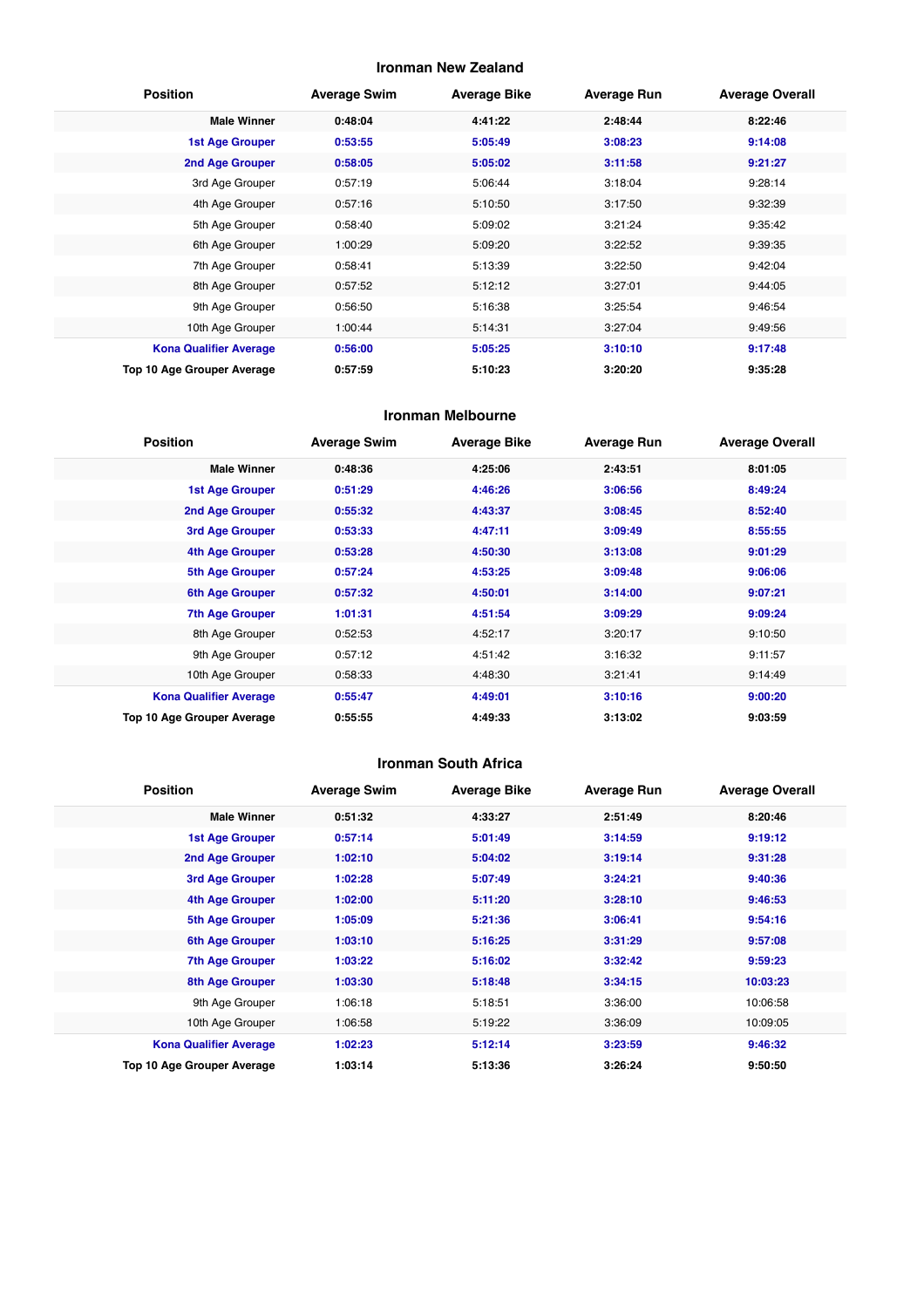#### **Ironman Australia**

| <b>Position</b>               | <b>Average Swim</b> | <b>Average Bike</b> | <b>Average Run</b> | <b>Average Overall</b> |
|-------------------------------|---------------------|---------------------|--------------------|------------------------|
| <b>Male Winner</b>            | 0:47:37             | 4:43:01             | 2:54:15            | 8:27:01                |
| <b>1st Age Grouper</b>        | 0:51:19             | 5:02:08             | 3:05:50            | 9:01:46                |
| 2nd Age Grouper               | 0:52:28             | 5:05:46             | 3:12:33            | 9:13:42                |
| 3rd Age Grouper               | 0:55:38             | 5:04:47             | 3:18:09            | 9:21:37                |
| 4th Age Grouper               | 0:57:49             | 5:12:20             | 3:13:08            | 9:26:43                |
| 5th Age Grouper               | 0:54:51             | 5:10:06             | 3:23:38            | 9:31:45                |
| 6th Age Grouper               | 0:54:39             | 5:12:32             | 3:22:38            | 9:32:56                |
| 7th Age Grouper               | 0:57:19             | 5:11:59             | 3:22:14            | 9:35:36                |
| 8th Age Grouper               | 0:56:01             | 5:13:37             | 3:25:13            | 9:38:15                |
| 9th Age Grouper               | 0:59:03             | 5:12:06             | 3:25:10            | 9:40:06                |
| 10th Age Grouper              | 0:56:54             | 5:13:41             | 3:26:31            | 9:41:09                |
| <b>Kona Qualifier Average</b> | 0:53:08             | 5:04:13             | 3:12:11            | 9:12:22                |
| Top 10 Age Grouper Average    | 0:55:36             | 5:09:54             | 3:19:30            | 9:28:22                |

#### **Ironman Texas**

| <b>Position</b>               | <b>Average Swim</b> | <b>Average Bike</b> | <b>Average Run</b> | <b>Average Overall</b> |
|-------------------------------|---------------------|---------------------|--------------------|------------------------|
| <b>Male Winner</b>            | 0:52:11             | 4:25:50             | 2:49:28            | 8:12:10                |
| <b>1st Age Grouper</b>        | 0:57:58             | 4:44:41             | 3:05:29            | 8:53:56                |
| 2nd Age Grouper               | 1:03:58             | 4:46:48             | 3:08:26            | 9:05:13                |
| 3rd Age Grouper               | 1:00:13             | 4:54:45             | 3:17:52            | 9:19:16                |
| 4th Age Grouper               | 1:02:25             | 4:58:38             | 3:15:56            | 9:23:44                |
| <b>5th Age Grouper</b>        | 1:08:26             | 4:46:46             | 3:30:25            | 9:32:43                |
| <b>6th Age Grouper</b>        | 1:02:17             | 4:57:24             | 3:31:40            | 9:38:13                |
| 7th Age Grouper               | 1:01:35             | 4:59:53             | 3:33:42            | 9:42:22                |
| 8th Age Grouper               | 0:58:47             | 5:01:09             | 3:39:19            | 9:46:41                |
| 9th Age Grouper               | 1:02:51             | 5:01:42             | 3:37:48            | 9:49:32                |
| 10th Age Grouper              | 0:57:20             | 4:59:51             | 3:47:16            | 9:51:34                |
| <b>Kona Qualifier Average</b> | 1:02:33             | 4:51:30             | 3:18:18            | 9:18:51                |
| Top 10 Age Grouper Average    | 1:01:35             | 4:55:10             | 3:26:47            | 9:30:19                |

#### **Ironman Lanzarote**

| <b>Position</b>               | <b>Average Swim</b> | <b>Average Bike</b> | <b>Average Run</b> | <b>Average Overall</b> |
|-------------------------------|---------------------|---------------------|--------------------|------------------------|
| <b>Male Winner</b>            | 0:49:28             | 4:57:52             | 2:53:31            | 8:46:42                |
| <b>1st Age Grouper</b>        | 0:56:13             | 5:19:02             | 3:08:26            | 9:31:17                |
| 2nd Age Grouper               | 0:57:05             | 5:22:52             | 3:11:08            | 9:39:02                |
| 3rd Age Grouper               | 1:00:14             | 5:24:13             | 3:12:11            | 9:44:32                |
| <b>4th Age Grouper</b>        | 0:58:01             | 5:28:05             | 3:12:02            | 9:46:25                |
| 5th Age Grouper               | 0:57:50             | 5:28:08             | 3:16:46            | 9:51:00                |
| 6th Age Grouper               | 1:00:52             | 5:25:18             | 3:19:55            | 9:54:09                |
| 7th Age Grouper               | 1:05:35             | 5:31:19             | 3:12:32            | 9:57:26                |
| 8th Age Grouper               | 1:01:15             | 5:25:52             | 3:24:34            | 10:00:19               |
| 9th Age Grouper               | 0:59:53             | 5:33:24             | 3:20:04            | 10:02:30               |
| 10th Age Grouper              | 1:02:06             | 5:36:03             | 3:17:50            | 10:04:48               |
| <b>Kona Qualifier Average</b> | 0:57:53             | 5:23:33             | 3:10:57            | 9:40:19                |
| Top 10 Age Grouper Average    | 0:59:54             | 5:27:26             | 3:15:33            | 9:51:09                |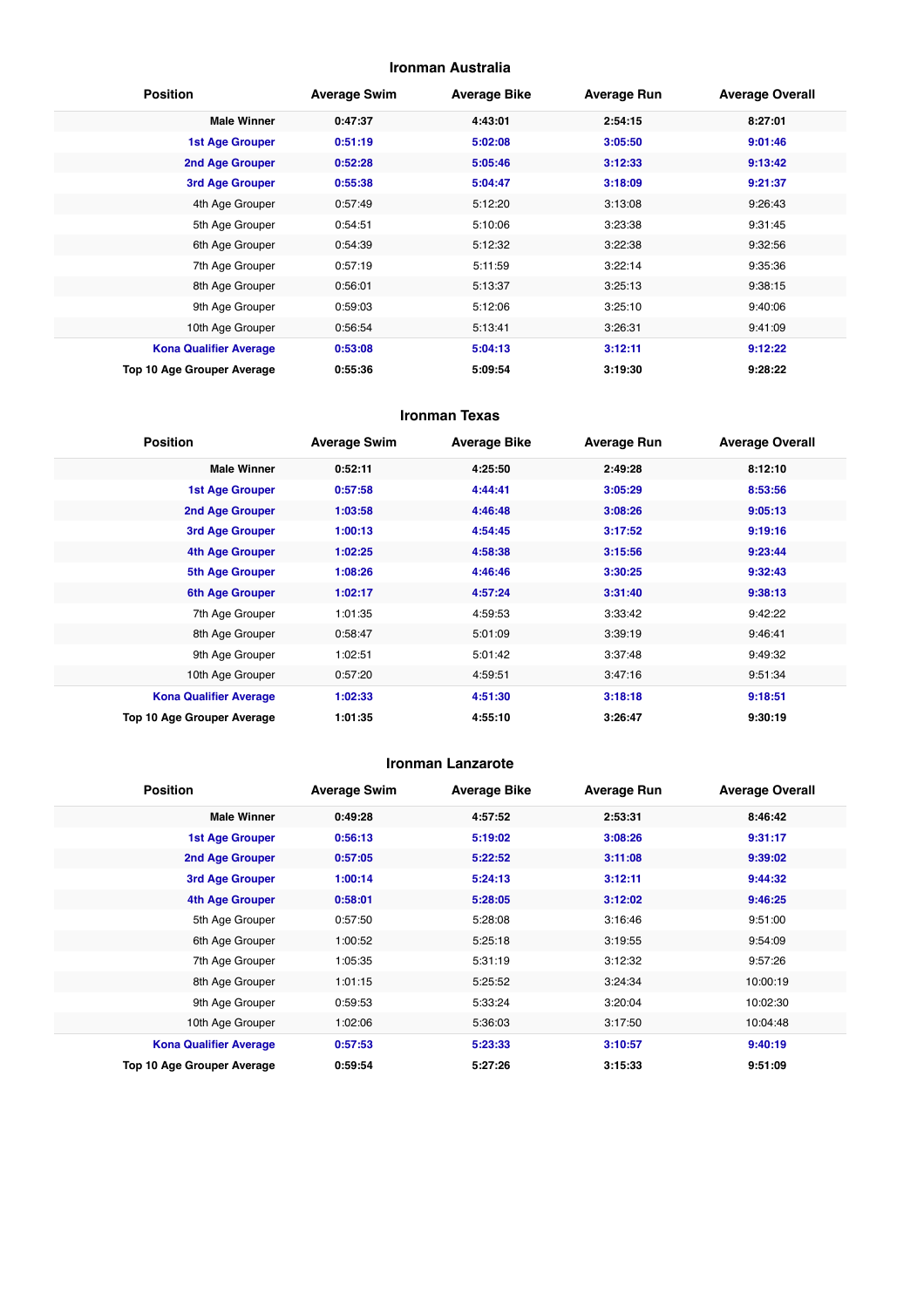#### **Ironman Brazil**

| <b>Position</b>               | <b>Average Swim</b> | <b>Average Bike</b> | <b>Average Run</b> | <b>Average Overall</b> |
|-------------------------------|---------------------|---------------------|--------------------|------------------------|
| <b>Male Winner</b>            | 0:49:05             | 4:25:58             | 2:54:46            | 8:36:37                |
| <b>1st Age Grouper</b>        | 0:53:59             | 4:24:27             | 2:55:54            | 9:28:22                |
| 2nd Age Grouper               | 0:53:05             | 3:58:08             | 2:35:28            | 9:34:11                |
| 3rd Age Grouper               | 0:53:49             | 4:28:38             | 2:59:02            | 9:37:13                |
| <b>4th Age Grouper</b>        | 0:56:15             | 4:30:57             | 2:57:19            | 9:40:27                |
| <b>5th Age Grouper</b>        | 0:58:35             | 4:33:59             | 2:55:17            | 9:43:50                |
| <b>6th Age Grouper</b>        | 0:39:54             | 4:01:02             | 2:43:54            | 9:45:29                |
| <b>7th Age Grouper</b>        | 0:57:30             | 4:31:33             | 2:41:07            | 9:47:07                |
| <b>8th Age Grouper</b>        | 0:55:10             | 4:31:57             | 3:06:55            | 9:50:14                |
| 9th Age Grouper               | 0:58:47             | 4:32:23             | 3:43:29            | 9:52:29                |
| 10th Age Grouper              | 0:55:26             | 4:33:37             | 3:08:03            | 9:53:26                |
| <b>Kona Qualifier Average</b> | 0:54:15             | 4:24:40             | 2:58:39            | 9:43:17                |

#### **Ironman France**

| <b>Position</b>               | <b>Average Swim</b> | <b>Average Bike</b> | <b>Average Run</b> | <b>Average Overall</b> |
|-------------------------------|---------------------|---------------------|--------------------|------------------------|
| <b>Male Winner</b>            | 0:50:18             | 4:46:51             | 2:48:07            | 8:30:38                |
| <b>1st Age Grouper</b>        | 0:57:57             | 5:04:43             | 3:02:27            | 9:12:46                |
| 2nd Age Grouper               | 0:56:52             | 5:07:51             | 3:10:24            | 9:22:02                |
| 3rd Age Grouper               | 0:53:19             | 4:41:28             | 3:46:29            | 9:28:10                |
| <b>4th Age Grouper</b>        | 0:57:25             | 5:12:36             | 3:13:45            | 9:31:25                |
| 5th Age Grouper               | 1:00:06             | 5:11:22             | 3:16:44            | 9:35:55                |
| 6th Age Grouper               | 1:00:01             | 5:12:23             | 3:18:50            | 9:38:38                |
| 7th Age Grouper               | 0:57:44             | 5:13:43             | 3:21:40            | 9:40:52                |
| 8th Age Grouper               | 0:58:00             | 5:14:42             | 3:21:41            | 9:43:05                |
| 9th Age Grouper               | 1:00:49             | 5:14:12             | 3:21:02            | 9:44:32                |
| 10th Age Grouper              | 0:57:30             | 5:22:18             | 3:19:56            | 9:47:42                |
| <b>Kona Qualifier Average</b> | 0:56:23             | 5:01:40             | 3:18:16            | 9:23:36                |
| Top 10 Age Grouper Average    | 0:57:58             | 5:09:32             | 3:19:18            | 9:34:31                |

#### **Ironman Cairns**

| <b>Position</b>               | <b>Average Swim</b> | <b>Average Bike</b> | <b>Average Run</b> | <b>Average Overall</b> |
|-------------------------------|---------------------|---------------------|--------------------|------------------------|
| <b>Male Winner</b>            | 0:50:04             | 4:30:34             | 2:53:07            | 8:17:45                |
| <b>1st Age Grouper</b>        | 0:53:54             | 4:47:24             | 3:16:03            | 9:02:24                |
| 2nd Age Grouper               | 0:58:28             | 4:59:04             | 3:15:30            | 9:17:44                |
| 3rd Age Grouper               | 1:02:44             | 4:56:03             | 3:16:10            | 9:19:50                |
| 4th Age Grouper               | 1:03:15             | 5:03:16             | 3:09:24            | 9:22:16                |
| 5th Age Grouper               | 0:57:15             | 5:02:44             | 3:22:59            | 9:28:38                |
| 6th Age Grouper               | 1:00:20             | 5:02:59             | 3:23:22            | 9:33:10                |
| 7th Age Grouper               | 0:58:40             | 5:04:10             | 3:25:19            | 9:35:11                |
| 8th Age Grouper               | 1:02:10             | 5:08:10             | 3:25:06            | 9:41:23                |
| 9th Age Grouper               | 0:58:37             | 5:03:05             | 3:39:03            | 9:45:43                |
| 10th Age Grouper              | 1:00:24             | 5:09:05             | 3:36:48            | 9:52:28                |
| <b>Kona Qualifier Average</b> | 0:58:22             | 4:54:10             | 3:15:55            | 9:13:19                |
| Top 10 Age Grouper Average    | 0:59:35             | 5:01:36             | 3:22:58            | 9:29:53                |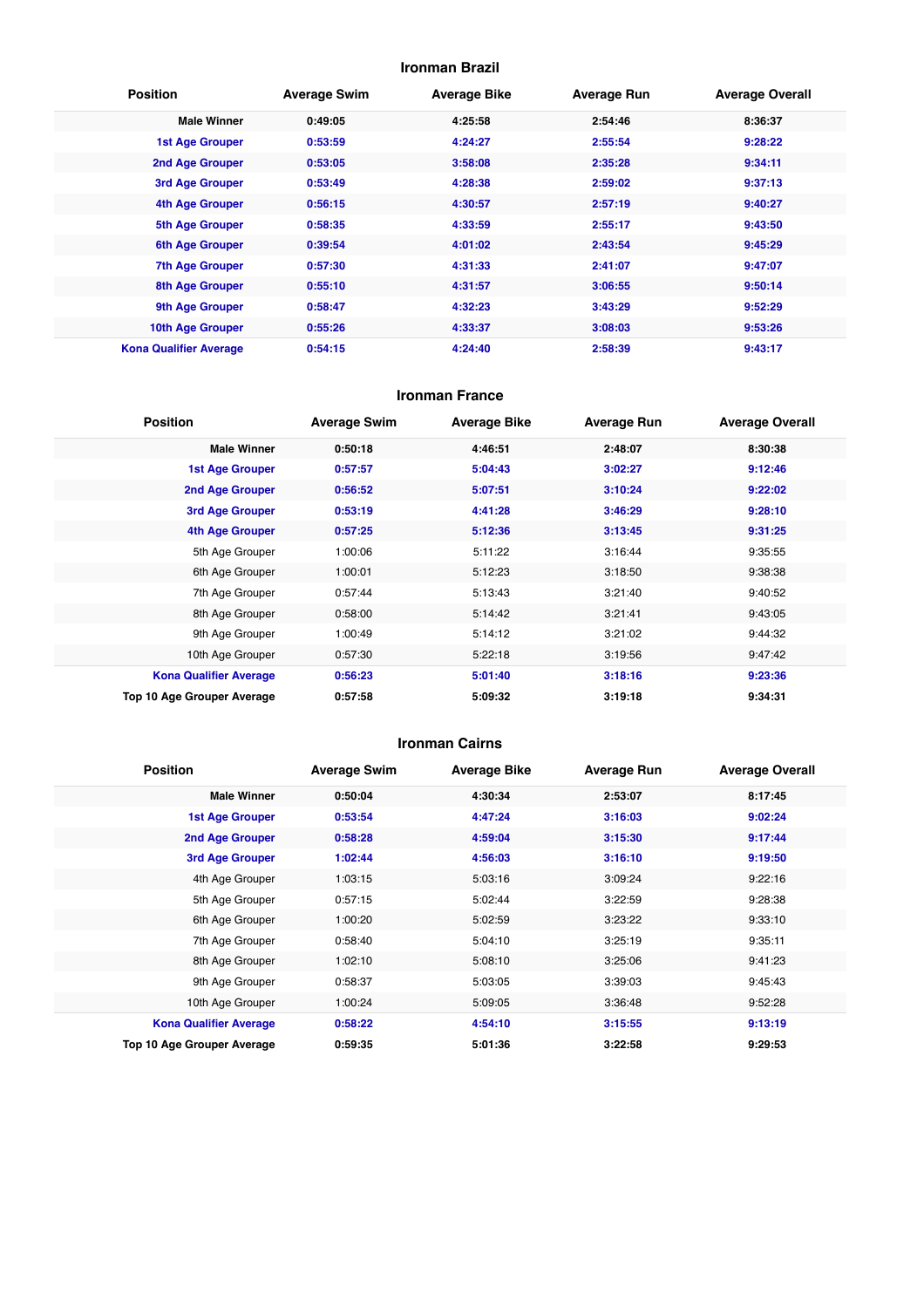#### **Ironman Austria**

| <b>Position</b>               | <b>Average Swim</b> | <b>Average Bike</b> | <b>Average Run</b> | <b>Average Overall</b> |
|-------------------------------|---------------------|---------------------|--------------------|------------------------|
| <b>Male Winner</b>            | 0:47:35             | 4:22:02             | 2:46:46            | 8:00:21                |
| <b>1st Age Grouper</b>        | 0:55:17             | 4:45:02             | 2:59:12            | 8:45:02                |
| 2nd Age Grouper               | 0:59:15             | 4:19:12             | 3:03:09            | 8:53:34                |
| <b>3rd Age Grouper</b>        | 0:58:51             | 4:47:40             | 3:06:51            | 8:59:14                |
| 4th Age Grouper               | 1:00:24             | 4:48:36             | 3:08:03            | 9:02:35                |
| 5th Age Grouper               | 0:56:53             | 4:51:12             | 3:09:28            | 9:04:55                |
| 6th Age Grouper               | 0:57:00             | 4:53:03             | 3:11:48            | 9:08:27                |
| 7th Age Grouper               | 0:59:34             | 4:53:44             | 3:12:26            | 9:13:12                |
| 8th Age Grouper               | 0:57:49             | 4:55:04             | 3:16:10            | 9:15:05                |
| 9th Age Grouper               | 0:59:21             | 4:53:20             | 3:17:42            | 9:16:32                |
| 10th Age Grouper              | 0:59:58             | 4:55:42             | 3:15:59            | 9:18:01                |
| <b>Kona Qualifier Average</b> | 0:57:48             | 4:37:18             | 3:03:04            | 8:52:37                |
| Top 10 Age Grouper Average    | 0:58:26             | 4:48:16             | 3:10:05            | 9:05:40                |

#### **Ironman Frankfurt**

| <b>Position</b>               | <b>Average Swim</b> | <b>Average Bike</b> | <b>Average Run</b> | <b>Average Overall</b> |
|-------------------------------|---------------------|---------------------|--------------------|------------------------|
| <b>Male Winner</b>            | 0:47:34             | 4:23:50             | 2:50:18            | 8:05:14                |
| <b>1st Age Grouper</b>        | 0:53:16             | 4:46:56             | 3:24:31            | 8:50:42                |
| 2nd Age Grouper               | 0:56:25             | 4:49:01             | 2:51:44            | 8:58:32                |
| 3rd Age Grouper               | 0:58:52             | 4:53:17             | 3:33:15            | 9:03:55                |
| 4th Age Grouper               | 0:58:00             | 4:52:10             | 3:36:53            | 9:06:37                |
| <b>5th Age Grouper</b>        | 0:59:07             | 4:51:41             | 2:56:34            | 9:09:14                |
| <b>6th Age Grouper</b>        | 0:55:08             | 4:57:12             | 3:17:22            | 9:11:25                |
| <b>7th Age Grouper</b>        | 0:54:37             | 4:55:43             | 3:01:18            | 9:13:27                |
| 8th Age Grouper               | 0:57:33             | 4:58:03             | 3:29:58            | 9:15:47                |
| 9th Age Grouper               | 0:58:46             | 4:55:18             | 3:01:49            | 9:17:35                |
| 10th Age Grouper              | 0:59:13             | 4:58:17             | 3:40:45            | 9:18:39                |
| <b>Kona Qualifier Average</b> | 0:56:29             | 4:52:17             | 3:14:31            | 9:04:50                |
| Top 10 Age Grouper Average    | 0:57:06             | 4:53:46             | 3:17:25            | 9:08:35                |

#### **Ironman UK**

| <b>Position</b>               | <b>Average Swim</b> | <b>Average Bike</b> | <b>Average Run</b> | <b>Average Overall</b> |
|-------------------------------|---------------------|---------------------|--------------------|------------------------|
| <b>Male Winner</b>            | 0:47:06             | 4:58:56             | 2:53:37            | 8:43:35                |
| 1st Age Grouper               | 0:58:46             | 5:15:37             | 3:10:05            | 9:29:59                |
| 2nd Age Grouper               | 0:57:31             | 5:26:28             | 3:09:39            | 9:39:34                |
| 3rd Age Grouper               | 1:02:21             | 5:23:14             | 3:16:25            | 9:48:34                |
| 4th Age Grouper               | 0:59:22             | 5:30:08             | 3:17:17            | 9:53:05                |
| 5th Age Grouper               | 1:03:31             | 5:30:22             | 3:17:44            | 9:58:13                |
| 6th Age Grouper               | 1:00:14             | 5:26:16             | 3:28:48            | 10:01:56               |
| 7th Age Grouper               | 1:03:57             | 5:38:03             | 3:17:55            | 10:06:12               |
| 8th Age Grouper               | 1:00:59             | 5:36:26             | 3:25:59            | 10:10:02               |
| 9th Age Grouper               | 1:01:42             | 5:32:24             | 3:34:32            | 10:16:07               |
| 10th Age Grouper              | 1:02:19             | 5:41:46             | 3:28:07            | 10:19:57               |
| <b>Kona Qualifier Average</b> | 0:59:30             | 5:23:52             | 3:13:21            | 9:42:48                |
| Top 10 Age Grouper Average    | 1:01:04             | 5:30:04             | 3:20:39            | 9:58:22                |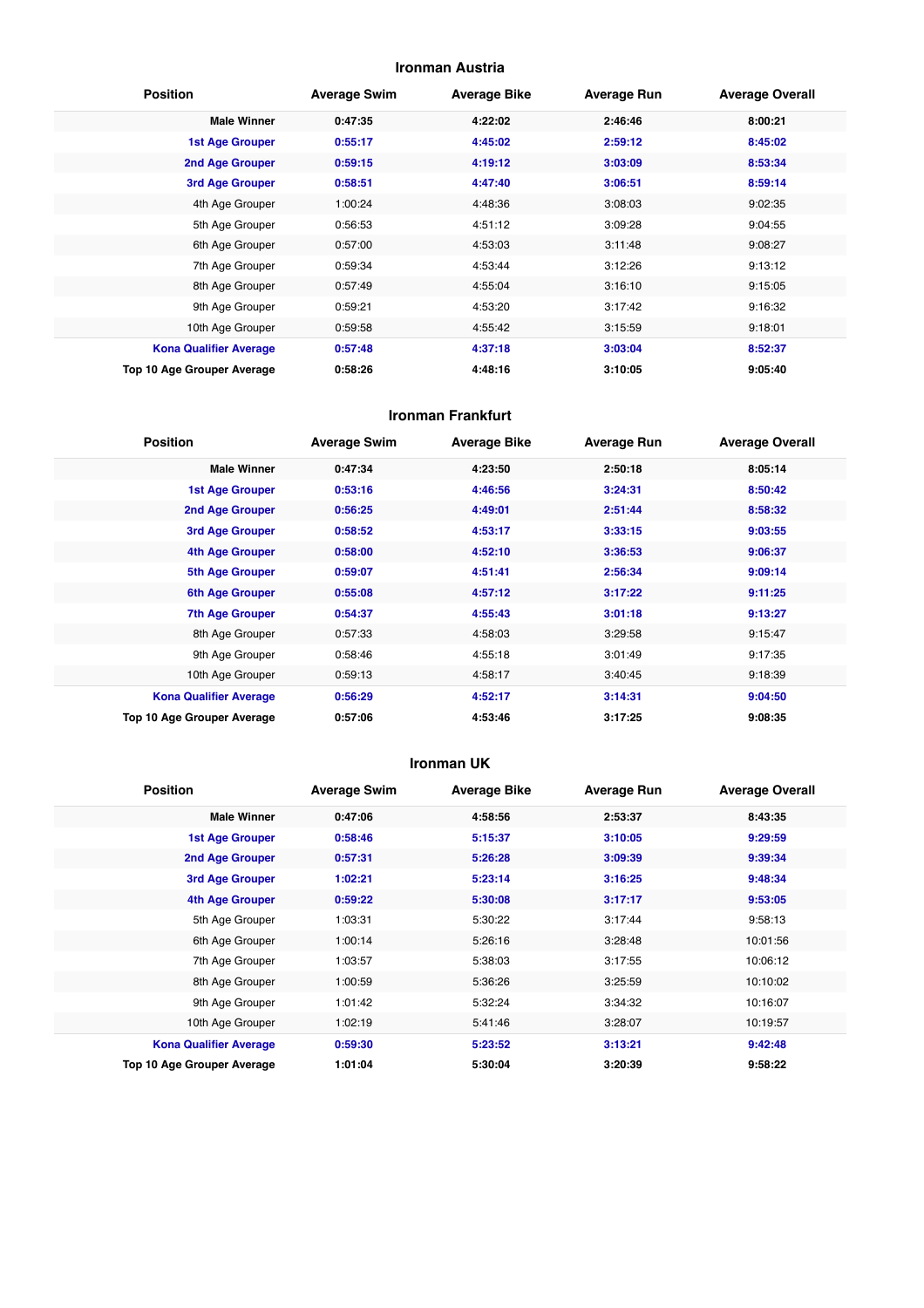#### **Ironman Lake Placid**

| <b>Position</b>               | <b>Average Swim</b> | <b>Average Bike</b> | <b>Average Run</b> | <b>Average Overall</b> |
|-------------------------------|---------------------|---------------------|--------------------|------------------------|
| <b>Male Winner</b>            | 0:50:43             | 4:50:15             | 2:57:23            | 8:43:34                |
| <b>1st Age Grouper</b>        | 0:53:41             | 5:12:31             | 3:13:30            | 9:28:31                |
| 2nd Age Grouper               | 0:55:25             | 5:17:12             | 3:16:55            | 9:38:51                |
| 3rd Age Grouper               | 0:54:20             | 5:20:38             | 3:19:09            | 9:42:52                |
| 4th Age Grouper               | 0:56:35             | 5:19:06             | 3:21:23            | 9:45:40                |
| 5th Age Grouper               | 0:55:32             | 5:20:01             | 3:23:55            | 9:49:00                |
| 6th Age Grouper               | 0:58:40             | 5:24:15             | 3:20:43            | 9:53:01                |
| 7th Age Grouper               | 0:57:08             | 5:24:29             | 3:24:42            | 9:56:05                |
| 8th Age Grouper               | 0:56:54             | 5:25:27             | 3:26:43            | 9:58:31                |
| 9th Age Grouper               | 0:57:02             | 5:28:26             | 3:26:15            | 10:01:39               |
| 10th Age Grouper              | 0:59:12             | 5:26:20             | 3:28:27            | 10:04:34               |
| <b>Kona Qualifier Average</b> | 0:54:33             | 5:14:51             | 3:15:13            | 9:33:41                |
| Top 10 Age Grouper Average    | 0:56:27             | 5:21:51             | 3:22:10            | 9:49:52                |

#### **Ironman Switzerland**

| <b>Position</b>                   | <b>Average Swim</b> | <b>Average Bike</b> | <b>Average Run</b> | <b>Average Overall</b> |
|-----------------------------------|---------------------|---------------------|--------------------|------------------------|
| <b>Male Winner</b>                | 0:53:56             | 4:32:06             | 2:53:03            | 8:21:35                |
| <b>1st Age Grouper</b>            | 1:00:41             | 4:54:16             | 3:08:01            | 9:06:46                |
| 2nd Age Grouper                   | 0:58:01             | 4:56:59             | 3:12:08            | 9:11:33                |
| 3rd Age Grouper                   | 1:00:20             | 4:58:22             | 3:12:18            | 9:15:11                |
| <b>4th Age Grouper</b>            | 1:02:32             | 4:58:34             | 3:12:56            | 9:18:10                |
| 5th Age Grouper                   | 1:01:32             | 4:57:51             | 3:16:48            | 9:20:44                |
| 6th Age Grouper                   | 1:01:34             | 5:01:53             | 3:15:59            | 9:23:53                |
| 7th Age Grouper                   | 1:03:40             | 4:59:59             | 3:17:50            | 9:25:32                |
| 8th Age Grouper                   | 1:07:04             | 4:36:07             | 3:49:24            | 9:27:02                |
| 9th Age Grouper                   | 1:03:53             | 5:05:02             | 3:15:20            | 9:28:09                |
| 10th Age Grouper                  | 1:02:29             | 5:05:11             | 3:18:17            | 9:30:03                |
| <b>Kona Qualifier Average</b>     | 1:00:23             | 4:57:03             | 3:11:21            | 9:12:55                |
| <b>Top 10 Age Grouper Average</b> | 1:02:11             | 4:57:25             | 3:17:54            | 9:20:42                |

#### **Ironman Canada**

| <b>Position</b>               | <b>Average Swim</b> | <b>Average Bike</b> | <b>Average Run</b> | <b>Average Overall</b> |
|-------------------------------|---------------------|---------------------|--------------------|------------------------|
| <b>Male Winner</b>            | 0:52:06             | 4:41:41             | 2:55:55            | 8:33:11                |
| <b>1st Age Grouper</b>        | 0:59:31             | 5:04:27             | 3:17:46            | 9:27:06                |
| 2nd Age Grouper               | 0:59:40             | 5:12:57             | 3:16:35            | 9:35:07                |
| 3rd Age Grouper               | 1:01:07             | 5:14:18             | 3:21:10            | 9:41:54                |
| 4th Age Grouper               | 0:58:36             | 5:14:38             | 3:28:27            | 9:46:50                |
| 5th Age Grouper               | 1:03:06             | 5:11:50             | 3:27:50            | 9:48:46                |
| 6th Age Grouper               | 0:59:51             | 5:17:00             | 3:30:08            | 9:52:32                |
| 7th Age Grouper               | 1:02:44             | 5:19:29             | 3:27:00            | 9:55:11                |
| 8th Age Grouper               | 1:03:04             | 5:15:03             | 3:33:37            | 9:58:08                |
| 9th Age Grouper               | 1:01:16             | 5:19:44             | 3:33:00            | 10:00:00               |
| 10th Age Grouper              | 1:03:03             | 5:23:12             | 3:30:22            | 10:03:33               |
| <b>Kona Qualifier Average</b> | 1:00:06             | 5:10:34             | 3:18:30            | 9:34:42                |
| Top 10 Age Grouper Average    | 1:01:12             | 5:15:16             | 3:26:35            | 9:48:55                |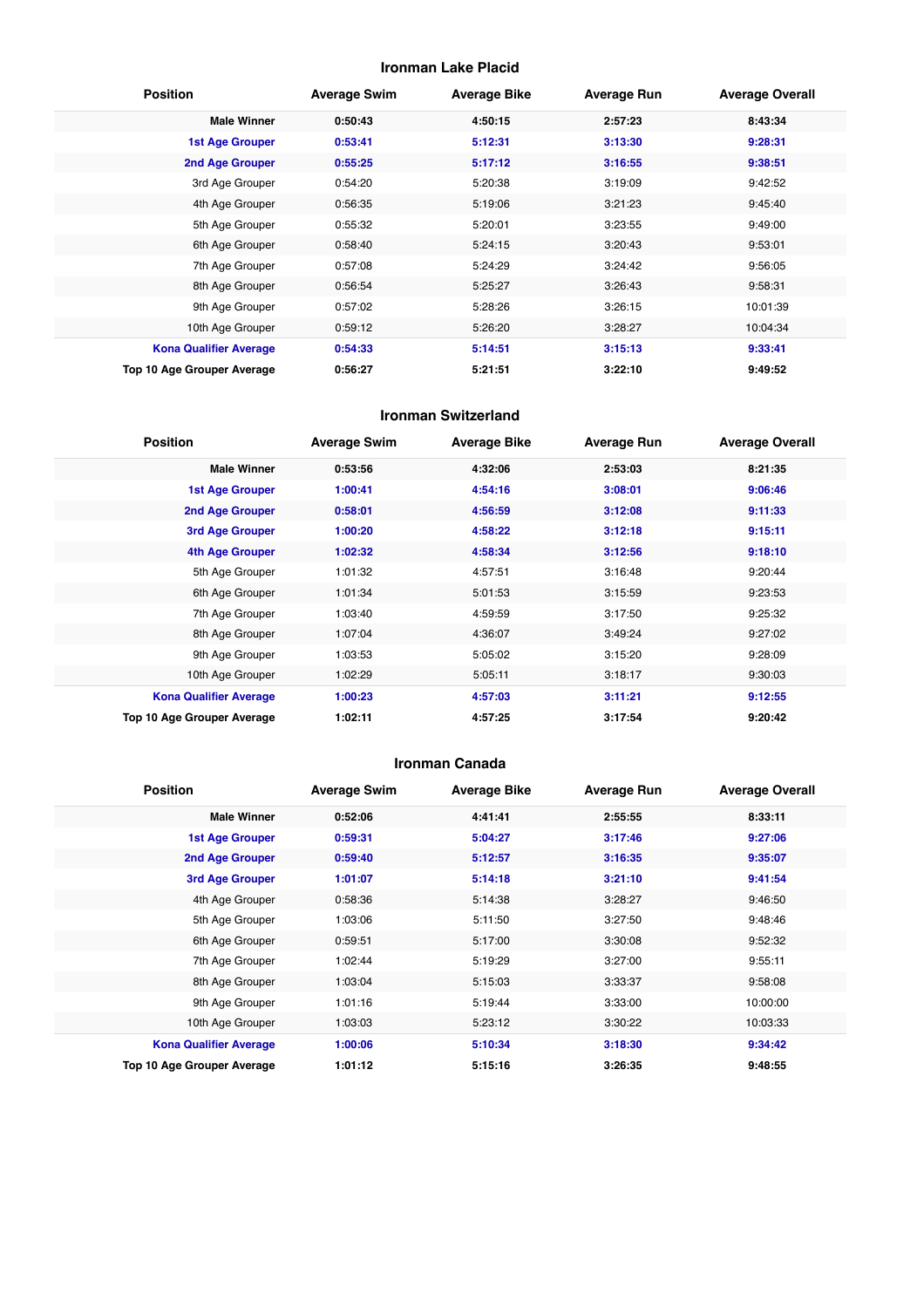#### **Ironman Maastricht-Limburg**

| <b>Position</b>               | <b>Average Swim</b> | <b>Average Bike</b> | <b>Average Run</b> | <b>Average Overall</b> |
|-------------------------------|---------------------|---------------------|--------------------|------------------------|
| <b>Male Winner</b>            | 0:46:22             | 4:43:33             | 2:51:59            | 8:27:18                |
| <b>1st Age Grouper</b>        | 0:59:46             | 5:02:30             | 2:58:22            | 9:07:19                |
| 2nd Age Grouper               | 1:01:14             | 4:58:37             | 3:13:17            | 9:19:02                |
| <b>3rd Age Grouper</b>        | 0:53:27             | 5:09:43             | 3:19:42            | 9:29:34                |
| 4th Age Grouper               | 1:00:34             | 5:11:42             | 3:10:34            | 9:33:59                |
| 5th Age Grouper               | 0:50:44             | 5:17:28             | 3:19:52            | 9:34:00                |
| 6th Age Grouper               | 1:00:52             | 5:01:10             | 3:29:37            | 9:39:21                |
| 7th Age Grouper               | 1:05:43             | 5:15:44             | 3:13:14            | 9:42:03                |
| 8th Age Grouper               | 1:01:10             | 5:06:42             | 3:34:18            | 9:49:20                |
| 9th Age Grouper               | 0:57:51             | 5:17:03             | 3:27:38            | 9:49:29                |
| 10th Age Grouper              | 0:53:32             | 5:11:52             | 3:41:35            | 9:54:31                |
| <b>Kona Qualifier Average</b> | 0:58:45             | 5:05:38             | 3:10:28            | 9:22:28                |
| Top 10 Age Grouper Average    | 0:58:29             | 5:09:15             | 3:20:48            | 9:35:51                |

#### **Ironman Boulder**

| <b>Position</b>               | <b>Average Swim</b> | <b>Average Bike</b> | <b>Average Run</b> | <b>Average Overall</b> |
|-------------------------------|---------------------|---------------------|--------------------|------------------------|
| <b>Male Winner</b>            | 0:55:43             | 4:27:22             | 3:03:06            | 8:32:53                |
| <b>1st Age Grouper</b>        | 1:01:38             | 4:36:25             | 3:20:33            | 9:07:03                |
| 2nd Age Grouper               | 1:05:54             | 4:58:14             | 3:37:31            | 9:52:10                |
| 3rd Age Grouper               | 1:04:55             | 5:04:20             | 3:37:10            | 9:53:12                |
| 4th Age Grouper               | 1:11:20             | 4:58:41             | 3:38:21            | 9:57:46                |
| 5th Age Grouper               | 1:11:46             | 4:57:36             | 3:45:07            | 10:04:16               |
| 6th Age Grouper               | 1:05:50             | 5:10:51             | 3:43:57            | 10:10:08               |
| 7th Age Grouper               | 1:13:02             | 5:07:06             | 3:50:17            | 10:19:06               |
| 8th Age Grouper               | 1:03:15             | 5:08:43             | 3:59:51            | 10:20:43               |
| 9th Age Grouper               | 1:10:21             | 5:15:43             | 3:52:33            | 10:29:43               |
| 10th Age Grouper              | 1:09:55             | 5:10:34             | 4:01:37            | 10:31:25               |
| <b>Kona Qualifier Average</b> | 1:04:09             | 4:53:00             | 3:31:45            | 9:37:28                |
| Top 10 Age Grouper Average    | 1:07:47             | 5:02:49             | 3:44:41            | 10:04:33               |

#### **Ironman Sweden**

| <b>Position</b>               | <b>Average Swim</b> | <b>Average Bike</b> | <b>Average Run</b> | <b>Average Overall</b> |
|-------------------------------|---------------------|---------------------|--------------------|------------------------|
| <b>Male Winner</b>            | 0:49:39             | 4:29:16             | 2:49:12            | 8:11:09                |
| 1st Age Grouper               | 1:01:57             | 4:44:06             | 3:01:09            | 8:51:25                |
| 2nd Age Grouper               | 1:01:51             | 4:50:04             | 3:05:31            | 9:01:46                |
| 3rd Age Grouper               | 0:58:56             | 4:55:48             | 3:05:55            | 9:05:15                |
| 4th Age Grouper               | 1:00:18             | 4:51:50             | 3:13:26            | 9:10:17                |
| 5th Age Grouper               | 1:02:10             | 4:53:31             | 3:15:44            | 9:16:23                |
| 6th Age Grouper               | 1:06:21             | 4:58:11             | 3:08:49            | 9:18:47                |
| 7th Age Grouper               | 1:02:46             | 4:57:56             | 3:14:16            | 9:19:56                |
| 8th Age Grouper               | 1:03:29             | 4:56:05             | 3:16:53            | 9:21:46                |
| 9th Age Grouper               | 1:05:20             | 5:03:08             | 3:10:27            | 9:24:15                |
| 10th Age Grouper              | 0:59:25             | 5:02:33             | 3:18:30            | 9:26:40                |
| <b>Kona Qualifier Average</b> | 1:00:55             | 4:49:59             | 3:04:11            | 8:59:29                |
| Top 10 Age Grouper Average    | 1:02:15             | 4:55:19             | 3:11:04            | 9:13:39                |